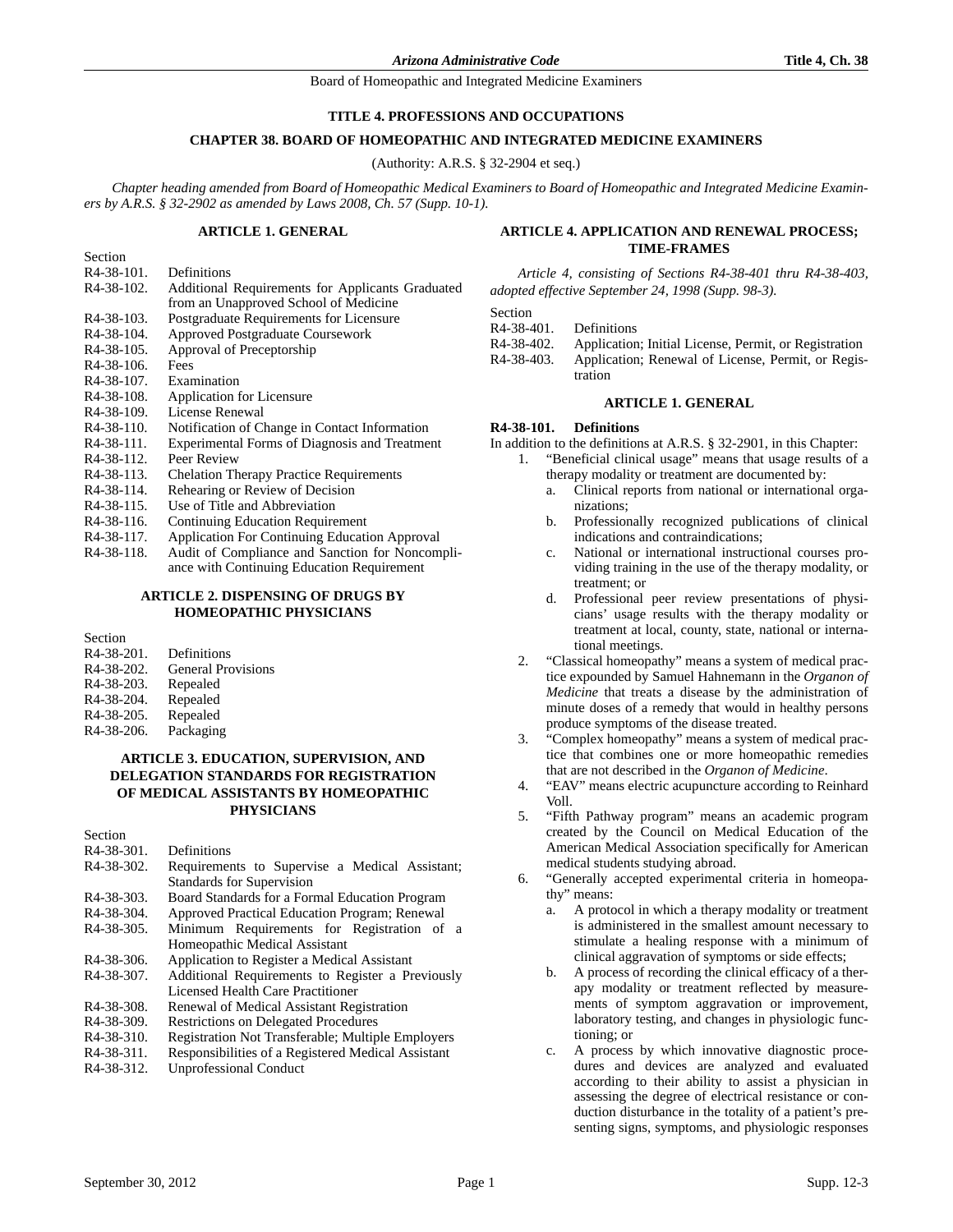and predict or monitor the totality of the patient's responses to a therapy modality or treatment.

- 7. "Homeopathic indication" means a recognized standard of practice of homeopathic practitioners that describes a sign, symptom, and physical finding that leads to the recommendation of a particular substance or therapeutic procedure.
- 8. "Metal poisoning" means a level of toxic metals present in a patient that in the professional judgment of a licensee is inconsistent with the patient's ability to achieve optimal health.
- 9. "Proving method of administration" means testing a homeopathic drug on healthy volunteers by recording, compiling, and organizing symptoms that are developed into a repertory.
- 10. "Repertory" means a compilation, usually in book form, of information categorized by the different systems of the body and providing an index of symptoms and a listing of corresponding homeopathic remedies.
- 11. "Rubric" means a guiding symptom leading to a homeopathic remedy.

## **Historical Note**

Adopted effective June 3, 1988 (Supp. 88-2). Heading amended effective February 7, 1995 (Supp. 95-1). Section repealed; new Section made by final rulemaking at 11 A.A.R. 2008, effective July 2, 2005 (Supp. 05-2).

## **R4-38-102. Additional Requirements for Applicants Graduated from an Unapproved School of Medicine**

In addition to the requirements for a license prescribed in A.R.S. § 32-2912, an applicant who has not graduated from an approved school of medicine shall meet the following:

- 1. Hold a standard certificate issued by the Educational Council for Foreign Medical Graduates; or
- 2. Complete a Fifth Pathway program of one academic year of supervised clinical training under the direction of an approved school of medicine in the United States and upon completion of the Fifth Pathway program complete a 24-month internship, residency, or clinical fellowship program accredited by the Accreditation Council on Graduate Medical Education (ACGME).

## **Historical Note**

Adopted effective June 3, 1988 (Supp. 88-2). Section repealed; new Section made by final rulemaking at 11 A.A.R. 2008, effective July 2, 2005 (Supp. 05-2).

## **R4-38-103. Postgraduate Requirements for Licensure**

Under A.R.S. § 32-2912(F)(3), an applicant for licensure shall:

- 1. Have a degree of doctor of medicine in homeopathy issued by a homeopathic college or other Board-approved educational institution, or
- 2. Have successfully completed:
	- a. Formal postgraduate courses approved under R4-38- 104, or
	- b. A preceptorship approved under R4-38-105.

## **Historical Note**

Adopted effective June 3, 1988 (Supp. 88-2). Section repealed; new Section made by final rulemaking at 11 A.A.R. 2008, effective July 2, 2005 (Supp. 05-2). Former R4-38-103 renumbered to R4-38-104; new Section made by final rulemaking at 17 A.A.R. 1980, effective November 12, 2011 (Supp. 11-3).

## **R4-38-104. Approved Postgraduate Coursework**

**A.** An applicant who seeks licensure based on successful completion of formal postgraduate courses shall:

- 1. Complete at least 300 hours of formal postgraduate courses in one or more of the treatment modalities specified in subsections  $(C)(1)$  through  $(6)$ ;
- 2. Ensure that at least 40 of the 300 required hours are in a course of classical homeopathy; and
- 3. Submit with the application required under R4-38-108 a statement from the sponsor of the formal postgraduate course that includes:
	- a. The applicant's name,
	- b. The name of the course sponsor,
	- c. The dates on which the course was taken,
	- d. A brief description of the course content,
	- e. The number of hours completed, and
	- f. Whether the applicant successfully completed the course.
- **B.** The Board shall approve a formal postgraduate course if the Board determines that:
	- Except as provided in subsection  $(B)(4)$ , the course content provides training in one or more of the treatment modalities specified in subsections  $(C)(1)$  through  $(6)$ .
	- 2. There is evidence that the course instructor is qualified in the subject matter of the course; and
	- 3. The course sponsor is recognized within the homeopathic, osteopathic, or allopathic medical profession as a provider of postgraduate training and continuing education; or
	- 4. An applicant who has completed postgraduate coursework in treatment modalities not specified in subsections  $(C)(1)$  through  $(6)$  shall submit evidence of the postgraduate coursework with the application sufficient to enable the Board to determine whether the postgraduate coursework is related to the practice of homeopathic medicine as defined in statute.
- **C.** An applicant who wishes to practice a specific treatment modality listed in subsections  $(\overline{C})(1)$  through (6) shall demonstrate proficiency in the modality by completing the indicated number of postgraduate course hours or certification by the indicated credentialing authority.
	- 1. Acupuncture:
		- a. Classical acupuncture:
			- i. Certification by the National Certification Commission for Acupuncture and Oriental Medicine (NCCAOM), or
			- ii. Completing at least 220 hours of postgraduate courses recognized by the American Academy of Medical Acupuncture or other sponsor approved by the Board that provides equivalent training.
		- b. Electro-diagnosis: Completing at least 50 hours of postgraduate courses in electro-diagnosis that are approved by the Board.
	- 2. Chelation therapy: Completing at least 16 hours of postgraduate courses offered by the American Board of Clinical Metal Toxicology, American College of Alternative Medicine, International College of Integrative Medicine, or the American Academy of Environmental Medicine or other sponsor approved by the Board that provides equivalent training.
	- 3. Classical homeopathy: Completing at least 90 hours of formal postgraduate courses in classical homeopathy approved by the Board, or whose sponsor is recognized by the Council on Homeopathic Education, the American Institute of Homeopathy, the American Board of Homeotherapeutics, the Homeopathic Association of Naturopathic Physicians or the Council for Homeopathic Certification.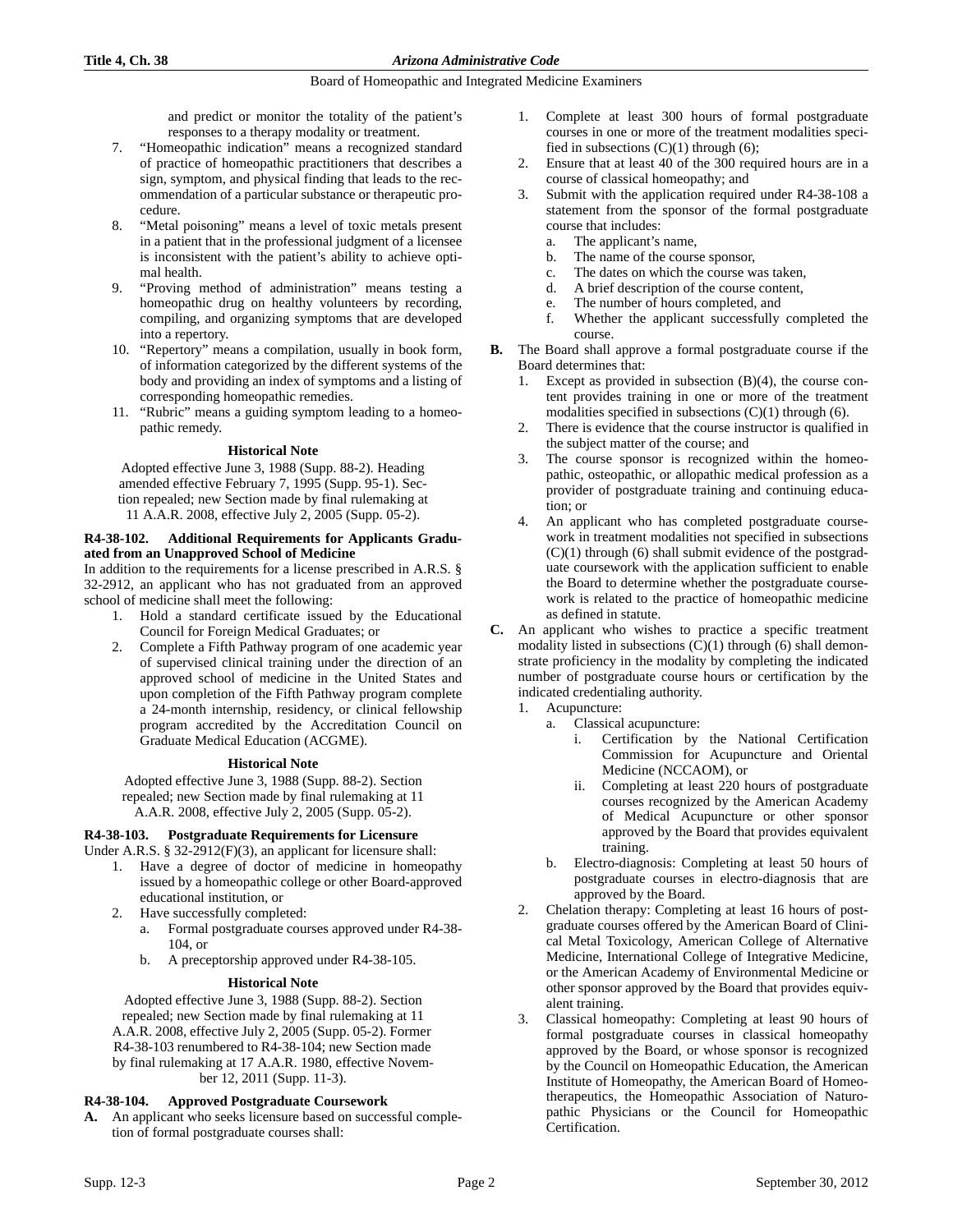- 4. Complex homeopathy and electro-therapeutics, EAV and related: Completing at least 90 hours of formal postgraduate courses in complex homeopathy approved by the Board, or whose sponsor is recognized by the Council on Homeopathic Education, the American Institute of Homeopathy, the American Board of Homeotherapeutics, the Homeopathic Association of Naturopathic Physicians, or the Council for Homeopathic Certification.
- Neuromuscular integration:
	- a. Completing a residency or fellowship in physical medicine or graduation from an osteopathic medical school; or
	- b. Completing at least 220 hours of formal postgraduate courses in neuromuscular integration therapies that are approved by the Board.
- 6. Orthomolecular therapy and nutrition: completing at least 300 hours of postgraduate courses in orthomolecular therapy and nutrition approved by the Board.

#### **Historical Note**

Adopted effective February 22, 1988 (Supp. 88-1). Amended effective January 27, 1995. Amended effective

February 7, 1995 (Supp. 95-1). Amended effective November 12, 1996 (Supp. 96-4). Section repealed; new Section made by final rulemaking at 11 A.A.R. 2008, effective July 2, 2005 (Supp. 05-2). Former R4-38-104 renumbered to R4-38-105; new R4-38-104 renumbered from R4-38-103 and amended by final rulemaking at 17 A.A.R. 1980, effective November 12, 2011 (Supp. 11-3).

#### **R4-38-105. Approval of Preceptorship**

- **A.** An applicant who seeks licensure based on successful completion of a preceptorship shall obtain the Board's approval of the preceptorship by submitting the following with the application required under R4-38-108:
	- 1. A notarized affidavit from each preceptor on the preceptor's letterhead attesting to:
		- a. The educational qualifications of the preceptor,
		- b. The number of years the preceptor has been conducting preceptorships;
		- c. The dates of the preceptorship,
		- d. An outline of the training conducted,
		- e. Which of the treatment modalities listed in A.R.S. § 32-2901(22) were involved in the training,
		- f. The number of hours of didactic and clinical training in each treatment modality, and
		- g. The general nature of the services performed during the training; and
	- 2. A summary from the applicant of each preceptorship including:
		- a. The name of each preceptor,
		- b. The treatment modalities included in each preceptorship, and
		- c. The total number of hours claimed instead of formal postgraduate courses.
- **B.** The Board shall approve a preceptorship under this Section if the Board determines that:
	- 1. The preceptorship provides training in one or more of the treatment modalities specified in R4-38-104;
	- 2. The preceptorship involves a balance of didactic and clinical training;
	- 3. The preceptor has been in full-time clinical practice for at least three years and meets the educational requirements of R4-38-302(C) in the treatment modality being precepted; and
	- 4. If the preceptorship involves training in classical homeopathy, the preceptorship includes case-taking, repertory

use, materia medica, philosophy and history of homeopathy, acute remedies, constitutional prescribing, posology, homeopathy prescription policy, and remedy handling policy.

#### **Historical Note**

Adopted effective June 3, 1988 (Supp. 88-2). Section repealed; new Section made by final rulemaking at 11

- A.A.R. 2008, effective July 2, 2005 (Supp. 05-2). Amended by emergency rulemaking at 12 A.A.R. 4894, effective December 4, 2006 for 180 days (Supp. 06-4).
- Emergency expired. Amended by final rulemaking at 13 A.A.R. 2924, effective August 7, 2007 (Supp. 07-3).
- Amended by final rulemaking at 16 A.A.R. 178, effective March 6, 2010 (Supp. 10-1). Former R4-38-105 renum-
- bered to R4-38-106; new R4-38-105 renumbered from R4-38-104 and amended by final rulemaking at 17

A.A.R. 1980, effective November 12, 2011 (Supp. 11-3).

## **R4-38-106. Fees**

- **A.** The Board establishes and shall collect the following fees, which are specifically authorized by A.R.S. § 32-2914:
	- 1. Application for license: \$550.00
	- 2. Issuance of initial license: \$250.00
	- 3. Annual renewal of license: \$1000.00
	- 4. Late renewal penalty: \$350.00
	- 5. Application for dispensing permit: \$200.00
	- 6. Annual renewal of dispensing permit: \$200.00
	- 7. Locum tenens registration application: \$200.00
	- 8. Locum tenens registration issuance: \$100.00
	- 9. Application for approval of a practical education program: \$150.00
	- 10. Annual renewal of approval of a practical education program: \$50.00
	- 11. Initial application to register a medical assistant: \$200.00
	- 12. Annual renewal of registration of medical assistant: \$200.00
- **B.** The Board shall collect the following amounts for the services described:
	- 1. Annual directory: \$25.00
	- 2. Copies, per page: \$0.25
	- 3. Copies, per audio tape: \$35.00
	- 4. Copies, per 1.44 M computer disk: \$100.00
	- 5. Mailing lists non-commercial (per name): \$0.05
	- 6. Mailing lists commercial (per name): \$0.25
	- 7. Mailing list labels (per name): \$0.30
	- 8. Copy of statutes or rules: \$5.00

#### **Historical Note**

Adopted effective June 3, 1988 (Supp. 88-2). Section repealed; new Section made by final rulemaking at 11

- A.A.R. 2008, effective July 2, 2005 (Supp. 05-2). Former R4-38-106 renumbered to R4-38-107; new R4-38-106 renumbered from R4-38-105 by final rulemaking at 17
- A.A.R. 1980, effective November 12, 2011 (Supp. 11-3).
- Amended by final rulemaking at 18 A.A.R. 2143, effective October 7, 2012 (Supp. 12-3).

## **R4-38-107. Examination**

- **A.** The examination for a license consists of two parts:
	- 1. A timed written examination that includes questions addressing the treatment modalities listed in A.R.S. § 32- 2901(22). To pass the written examination, an applicant shall obtain a score of at least 70 percent; and
	- 2. A personal interview with the Board to examine an applicant's personal and professional history as it applies to homeopathic medicine. The Board may ask questions to clarify issues regarding the applicant's competence to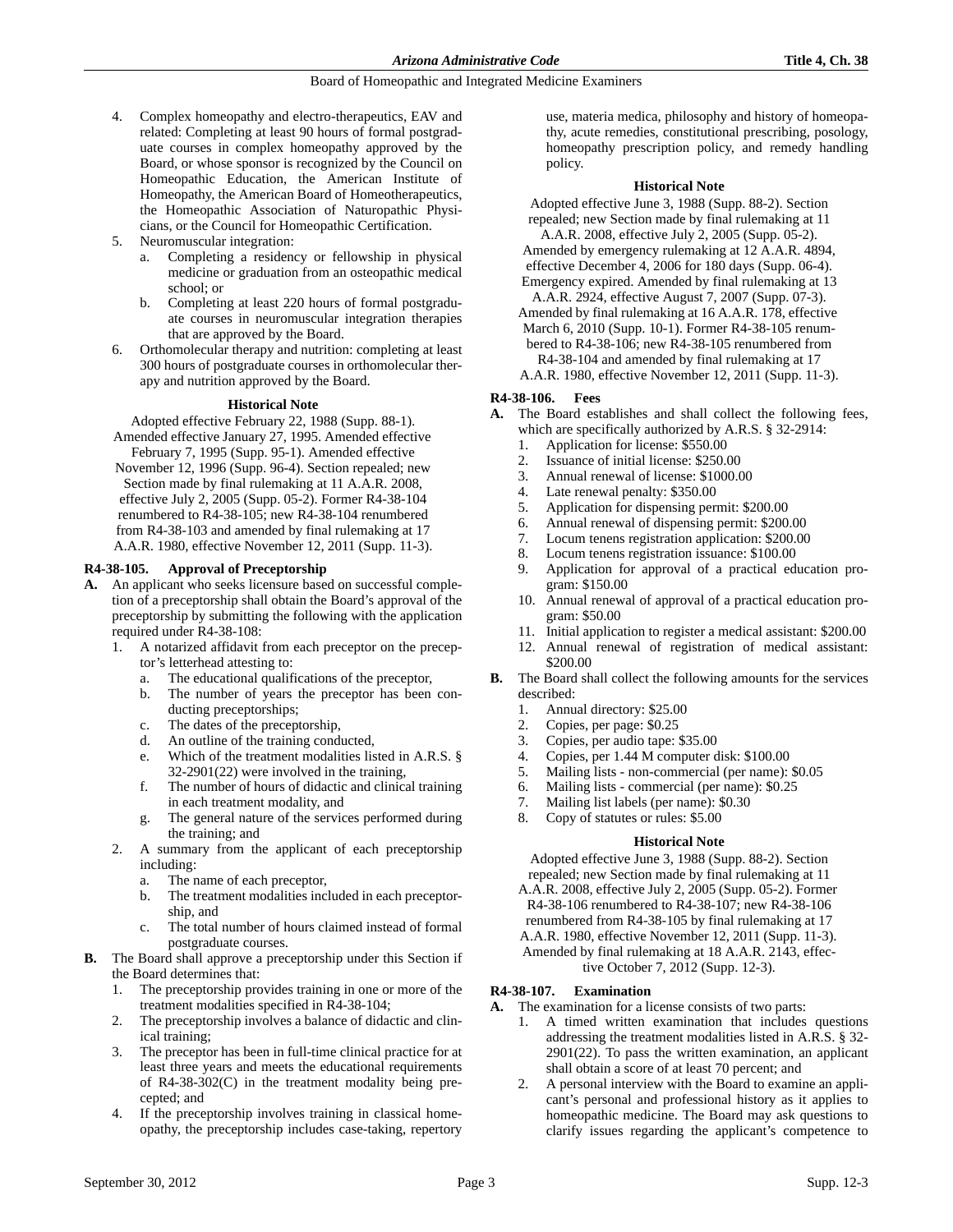engage in the practice of medicine safely, unprofessional conduct in the applicant's professional record, and whether the scope of the applicant's practice falls within the scope of homeopathic medicine as defined at A.R.S. § 32-2901(22).

**B.** An applicant may use a copy of Kent's Repertory as a reference during the written examination. An applicant shall not use a computer or other written material during the written examination.

## **Historical Note**

Adopted effective June 13, 1988 (Supp. 88-2). Amended effective February 7, 1995 (Supp. 95-1). Amended by final rulemaking at 11 A.A.R. 2008, effective July 2, 2005 (Supp. 05-2). Section repealed; new R4-38-107 renumbered from R4-38-106 and amended by final rulemaking at 17 A.A.R. 1980, effective November 12, 2011 (Supp. 11-3).

#### **R4-38-108. Application for Licensure**

- **A.** To apply for licensure, an applicant shall submit the following directly to the Board:
	- 1. An application form that contains the following information about the applicant:
		- a. Name as the applicant wants the name to appear on a license;
		- b. Social Security number, as required under A.R.S. §§ 25-320(P) and 25-502(K);
		- c. Date and place of birth;
		- d. Personal identifying characteristics including gender, weight, height, eye and hair colors, and any identifying marks;
		- e. Business name and address;
		- f. Residential address;
		- g. Business telephone and fax numbers;
		- h. E-mail address;
		- i. Date on which the applicant expects to take the written examination required under A.R.S. § 32-2913;
		- j. Name of the approved medical school from which the applicant obtained an allopathic or osteopathic medical degree and the date of the degree;
		- k. Name of the hospital program at which the applicant served as an intern and the years of the internship;
		- l. Names and addresses of three physicians who will send the Board letters of recommendation for the applicant;
		- m. List of the states or other jurisdictions in which the applicant is or ever has been licensed to practice medicine;
		- n. List of specialty colleges of which the applicant is a member;
		- o. List of specialty boards by which the applicant is certified;
		- p. List of the places where the applicant has practiced medicine and the dates of practice;
		- Statement indicating whether the applicant:
			- i. Has, within the last 10 years, had a medical malpractice judgment entered against an applicant or settled a malpractice claim against the applicant;
			- ii. Has ever been convicted of or pled guilty or nolo contendere to a criminal charge in an adult court of record;
			- iii. Has been charged with a crime that is pending adjudication in an adult court of record;
			- iv. Has had a state or other jurisdiction refuse or deny the applicant a license to practice medi-

cine or has allowed the applicant to withdraw a license application instead of being refused or denied a license to practice medicine;

- Has had a state or other jurisdiction take disciplinary action against the applicant's license to practice medicine including placing the license on probation, suspending the license, limiting or restricting the license, revoking the license, or accepting surrender of the license;
- vi. Has had a state or other jurisdiction, including a federal agency, suspend, limit, restrict, revoke, deny, or accept surrender in lieu of action of the applicant's registration to possess, dispense, or prescribe controlled substances;
- vii. Has or had, within the last 10 years, a mental illness or psychological condition that impaired the applicant's ability to practice medicine or function as a medical student;
- viii. Is now or has been within the last 10 years dependent upon alcohol or drugs; and
- ix. Has had a specialty board or college suspend, revoke, or deny certification to the applicant.
- r. Notarized signature and attestation that the information provided is true, correct, and complete;
- 2. A summary listing the course title, sponsor, dates attended, and credit hours and evidence of completing the 300 hours of postgraduate coursework required under R4- 38-104 or the preceptorship required under R4-38-105;
- 3. If the answer to any item in subsections  $(A)(1)(q)(i)$ through (ix) is yes, detailed information regarding the nature, date, and location of the incident, or the nature of the condition, and the identity of the agency, court, or organization involved, action taken, and current status;
- 4. An Arizona Statement of Citizenship and documentary evidence of U.S. citizenship or qualified alien status;
- 5. A list of the homeopathic modalities the applicant intends to make available under the applicant's supervision if the applicant is licensed;
- 6. If the applicant intends to use an experimental form of diagnosis or treatment in the applicant's homeopathic medical practice, a copy of the written informed consent materials that a patient will sign before examination or treatment;
- 7. Two photographs of the applicant's face taken within the last 60 days;
- 8. A copy of the membership card provided by a specialty college of which the applicant is a member;
- 9. A copy of the certification card provided by a specialty board by which the applicant is certified;
- 10. A completed and signed form authorizing individuals, organizations, previous employers, and schools to release to the Board information regarding the applicant;
- 11. A current curriculum vitae that includes all professional activity from medical school to the present; and
- The license application fee specified in R4-38-106.
- **B.** An applicant for licensure shall ensure that the following information is submitted directly to the Board:
	- 1. Verification of graduation provided by the allopathic or osteopathic medical college from which the applicant graduated;
	- 2. Letters of recommendation, on professional letterhead and notarized, from three licensed physicians; and
	- 3. Verification of licensure from every jurisdiction in which the applicant is or ever has been licensed to practice medicine.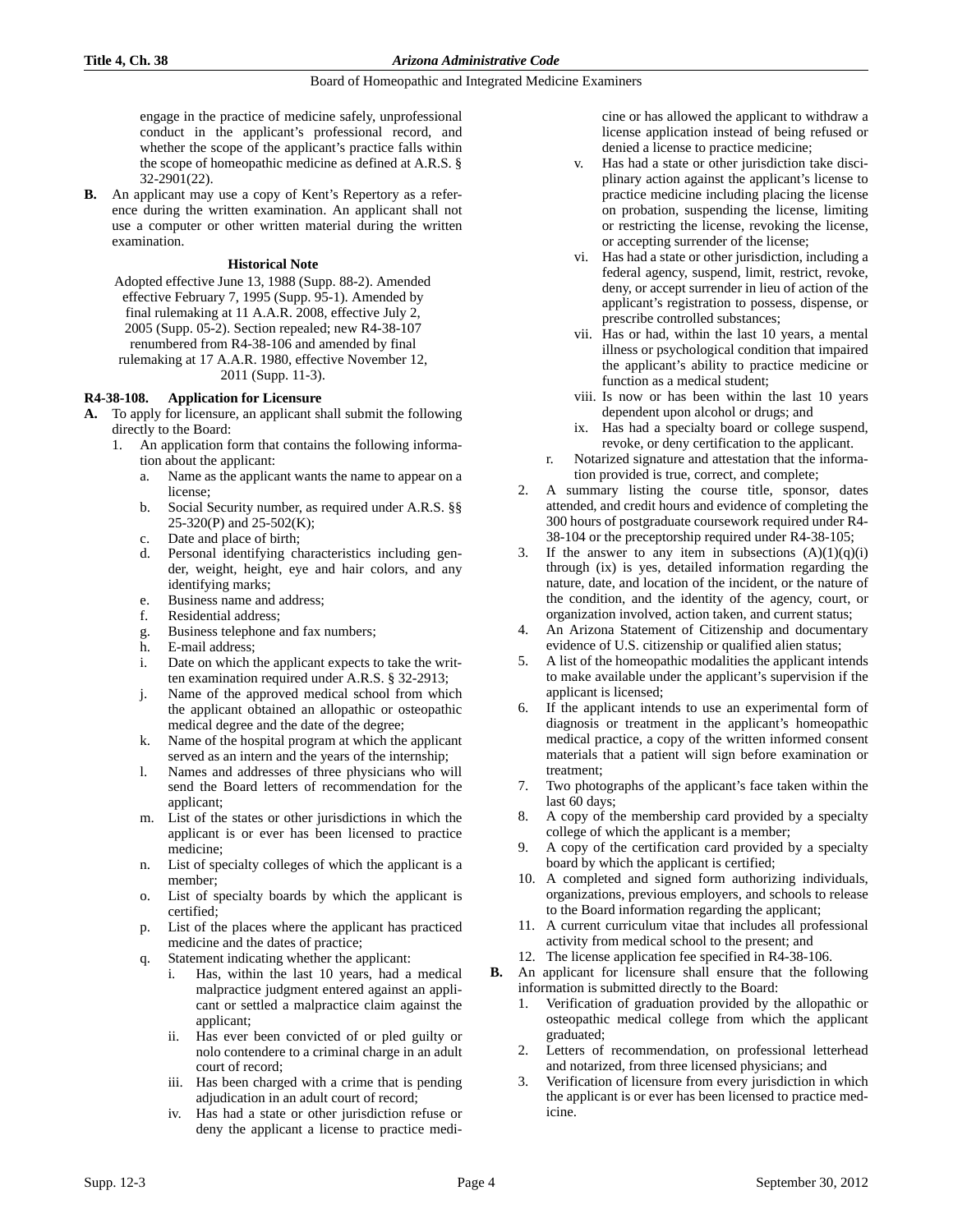## **Historical Note**

Adopted effective June 13, 1988 (Supp. 88-2). Amended by final rulemaking at 11 A.A.R. 2008, effective July 2, 2005 (Supp. 05-2). Former R4-38-108 renumbered to R4- 38-110; new Section made by final rulemaking at 17 A.A.R. 1980, effective November 12, 2011 (Supp. 11-3).

## **R4-38-109. License Renewal**

- **A.** The Board shall provide a licensee with at least 30 days' notice of the need to renew the licensee's license. It is the responsibility of the licensee to renew timely. Failure to receive notice of the need to renew does not excuse failure to renew timely.
- **B.** Under A.R.S. § 32-2915(G), a licensee who wishes to continue practicing homeopathic medicine shall submit the license renewal materials described in subsection (E) annually on or before the last day of the month in which the license was initially issued.
- **C.** A licensee who fails to comply with subsection (E) by the date specified in subsection (B) may apply for license renewal within 60 days after the date specified in subsection (B) by:
	- 1. Submitting to the Board the license renewal materials described in subsection (E), and
	- 2. Paying the late renewal penalty prescribed in R4-38-106.
- **D.** If a licensee fails to comply with either subsection (B) or (C), the licensee's license expires and the licensee shall immediately cease practicing homeopathic medicine. A licensee whose license expires may obtain licensure only by complying again with R4-38-108 and taking the examination specified in R4-38-107.
- **E.** To renew a license issued by the Board, a licensee shall submit the following directly to the Board:
	- 1. A license renewal application that contains the following information about the applicant:
		- a. Name;
		- b. License number;
		- c. Business name and address;
		- d. Residential address;
		- e. Business telephone number;
		- f. E-mail address;
		- g. Address and telephone numbers of each location at which the licensee practices;
		- h. Number of the active M.D. or D.O. license held by the licensee and name of the state that issued the license; and
		- i. A statement indicating whether during the last 12 months:
			- i. A licensing authority of another jurisdiction denied the licensee a license to practice allopathic, homeopathic, or osteopathic medicine and if so, the name of the jurisdiction, date of the denial, and an explanation of the circumstances;
			- ii. A licensing authority of another jurisdiction revoked, suspended, limited, restricted, or took other action regarding a license of the licensee and if so, the name of the jurisdiction taking action, nature and date of the action taken, and an explanation of the circumstances;
			- iii. The licensee has been convicted of or pled guilty or nolo contendere to a criminal charge, including driving under the influence of drugs or alcohol, and if so, the name of the jurisdiction in which convicted, nature of the crime, date of conviction, and current status;
			- iv. A lawsuit was filed or settlement entered into or judgment entered against the licensee alleging professional malpractice or negligence in

the practice of homeopathic, allopathic, or osteopathic medicine and if so, the case number, date of action, the matters alleged, and whether the lawsuit is still pending or the manner in which the settlement or judgment was resolved; and

- v. The licensee has or had a mental illness or psychological condition that may impair the licensee's ability to practice homeopathic medicine safely and skillfully and if so, the nature of the condition and any accommodations necessary;
- vi. The licensee has been charged with or arrested for any felony or misdemeanor involving conduct that may affect patient safety or a felony as required under A.R.S. § 32-3208.
- 2. A list of the treatment modalities the licensee makes available under the licensee's supervision;
- 3. If the licensee uses an experimental form of diagnosis or treatment in the licensee's practice of medicine, a copy of the written informed consent materials that a patient signs before examination or treatment;
- 4. A list of any specialty certifications held by the licensee, the certifying entity, and the date the certification expires;
- 5. If the licensee dispenses drugs or devices as part of the licensee's practice of homeopathic medicine:
	- a. The licensee's DEA registration number;
	- b. A statement of whether a complaint has been filed or legal action has been taken against the licensee by a court or federal or state agency for dispensing a device, drug, or substance and if so, the name and address of the court or federal or state agency and documentation of the action taken; and
	- c. A list of the items dispensed;
- 6. An Arizona Statement of Citizenship and documentary evidence of U.S. citizenship or qualified alien status;
- 7. An affirmation that the licensee has completed the continuing education required under A.R.S. § 32-2915;
- 8. An affirmation that the licensee is in compliance with A.R.S. § 32-3211 regarding medical records;
- 9. The license renewal fee prescribed under R4-38-106; and
- 10. The licensee's dated signature affirming that the information provided is true, correct, and complete.

## **Historical Note**

Adopted effective June 13, 1988 (Supp. 88-2). Amended by final rulemaking at 11 A.A.R. 2008, effective July 2, 2005 (Supp. 05-2). Former R4-38-109 renumbered to R4- 38-111; new Section made by final rulemaking at 17 A.A.R. 1980, effective November 12, 2011 (Supp. 11-3).

**R4-38-110. Notification of Change in Contact Information** The Board shall communicate with a licensee using the most recent contact information provided to the Board. To ensure timely communication from the Board, a licensee shall advise the Board in writing within 45 days of opening an additional office or a change in name, office or residential address, or telephone number.

#### **Historical Note**

Adopted effective June 3, 1988 (Supp. 88-2). Section repealed by final rulemaking at 11 A.A.R. 2008, effective July 2, 2005 (Supp. 05-2). New R4-38-110 renumbered from R4-38-108 and amended by final rulemaking at 17 A.A.R. 1980, effective November 12, 2011 (Supp. 11-3).

## **R4-38-111. Experimental Forms of Diagnosis and Treatment**

**A.** The Board neither approves nor advocates specific experimental therapies. The Board considers the standards in this Section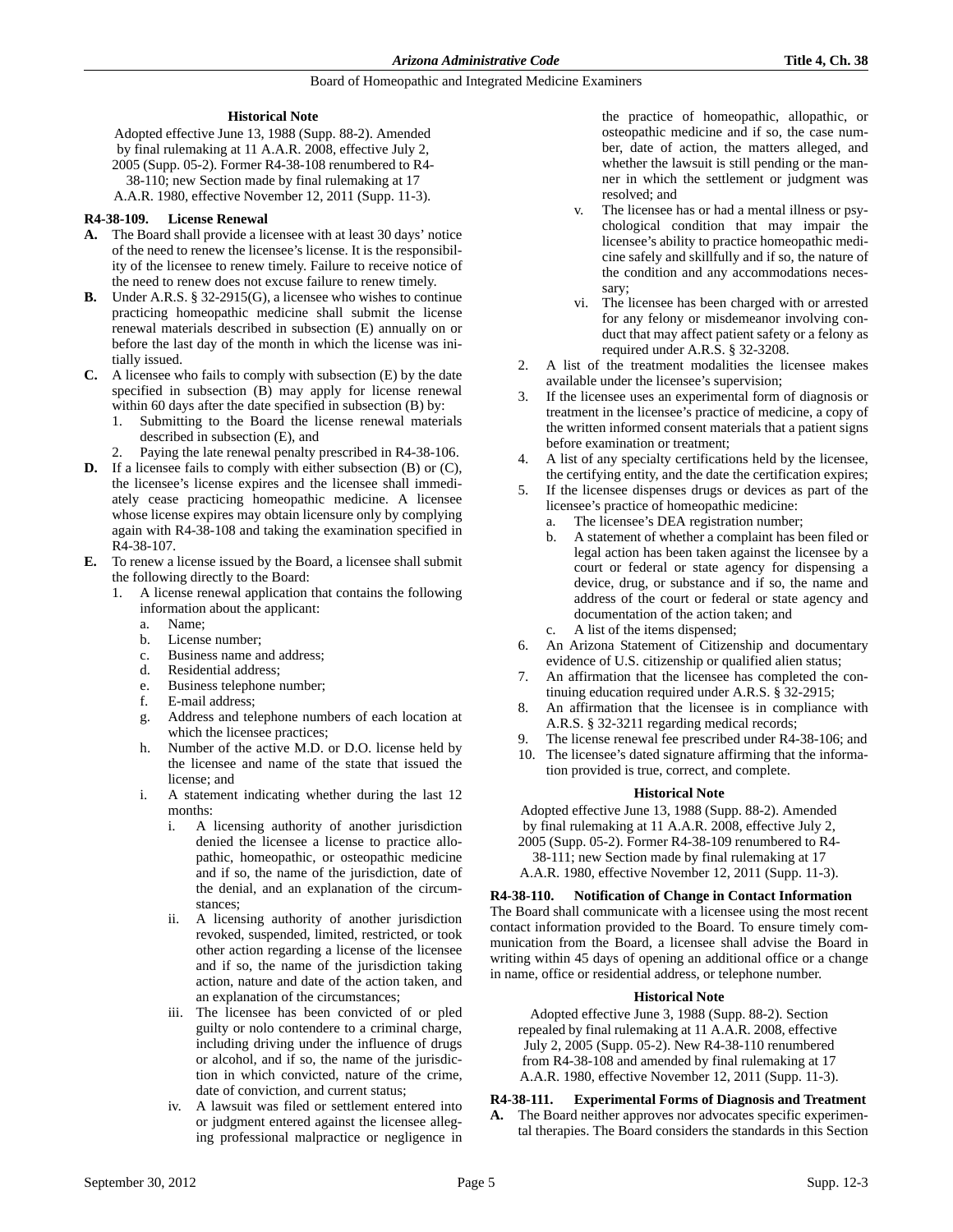in determining whether a licensee is in compliance with A.R.S. § 32-2933(27). The Board considers a therapy that is in violation of applicable state or federal statutes, or state or federal rules or regulations regarding drugs and devices to be unprofessional conduct under A.R.S. § 32-2933(27).

- **B.** Experimental forms of diagnosis or treatment, within the meaning of A.R.S. § 32-2933(27), include:
	- 1. Administration of a pharmaceutical agent untested for safety in humans;
	- 2. Use of a physical agent or electromagnetic current or field in a manner not supported by established clinical usage; and
	- Therapy modalities and diagnostic methods that are not included in the practice of homeopathic medicine as defined in A.R.S. § 32-2901(22) and do not meet the criteria of subsection (C).
- **C.** The following are not an experimental form of diagnosis or treatment under A.R.S. § 32-2933(27):
	- 1. A substance or therapy modality administered on a homeopathic indication that has been in beneficial clinical usage by professionally trained, legally qualified physicians for at least 10 years;
	- 2. Homeopathic medications listed in the Homeopathic Pharmacopoeia of the United States;
	- 3. Homeopathic medications that have been characterized by toxicity studies or by the "proving" method of administration on healthy volunteers to determine the medication's spectrum of action;
	- 4. Administration of a pharmaceutical agent for a therapeutic indication supported by clinical usage if the agent is approved to be marketed publicly for other therapeutic indications by the appropriate regulatory agency; and
	- 5. A procedure used for patient education, preventative medicine, or general health assessment or enhancement such as bio-terrain analysis, live blood analysis, soft laser, magnetic therapy, oxidative therapy, and microelectric therapy, and other procedures considered by the Board to be in beneficial clinical usage.

#### **Historical Note**

Adopted effective June 3, 1988 (Supp. 88-2). Amended by final rulemaking at 11 A.A.R. 2008, effective July 2, 2005 (Supp. 05-2). Former R4-38-111 renumbered to R4- 38-112; new R4-38-111 renumbered from R4-38-109 by final rulemaking at 17 A.A.R. 1980, effective November 12, 2011 (Supp. 11-3).

#### **R4-38-112. Peer Review**

- **A.** A licensee using an experimental form of diagnosis and treatment such as vaccine therapy for cancer without affiliation with a recognized research institution, institutional review board, or peer review committee may request or the Board may require review of the procedure by the Board or a Boardappointed peer review committee.
- **B.** In conducting the review, the Board or Board-appointed peer review committee shall examine protocols, recordkeeping, analyses of results, and informed patient consent forms and procedures. Based on the review, the Board shall determine the licensee's compliance with generally accepted homeopathic experimental criteria under A.R.S. § 32-2933(27).
- **C.** As used in A.R.S. § 32-2933(27), "periodic review by a peer review committee" means peer review for compliance with any form of experimental medicine occurs at a minimum of five-year intervals through a recognized research institution, institutional review board, or a peer review committee. The chairperson of a Board-appointed peer review committee shall

be appointed by the Board president and approved by the Board.

**D.** During a review of a licensee's use of experimental forms of diagnosis and treatment or at any other time the Board deems appropriate, the licensee shall submit informed patient consent forms and protocols and other records indicating the licensee's compliance with generally accepted experimental criteria designated in A.R.S. § 32-2933(27).

#### **Historical Note**

Adopted effective June 3, 1988 (Supp. 88-2). Amended by final rulemaking at 11 A.A.R. 2008, effective July 2, 2005 (Supp. 05-2). Section repealed; new R4-38-112 renumbered from R4-38-111 by final rulemaking at 17 A.A.R. 1980, effective November 12, 2011 (Supp. 11-3).

#### **R4-38-113. Chelation Therapy Practice Requirements**

- **A.** Before a licensee may practice chelation therapy for other than the treatment of metal poisoning, the licensee:
	- 1. Shall document completion of the postgraduate education required in R4-38-104 $(C)(2)$ ; and
	- 2. Submit to and obtain approval from the Board of the informed patient consent form required by A.R.S. § 32- 2933(27). As part of the documentation submitted with the informed patient consent form, the licensee shall include a copy of the chelation therapy protocol.
- **B.** A licensee shall ensure that detailed records and periodic analysis of results on patients consistent with the most recent informed consent and protocol on file with the Board are maintained consistent with A.R.S. § 32-2933(27) and available for periodic review by a peer review committee designated by the Board. The licensee shall ensure that retention of patient medical and treatment records conform to the requirements of A.R.S. § 32-2936.

#### **Historical Note**

Adopted effective June 3, 1988 (Supp. 88-2). Amended effective February 7, 1995 (Supp. 95-1). Amended by final rulemaking at 11 A.A.R. 2008, effective July 2, 2005 (Supp. 05-2). Amended by final rulemaking at 17 A.A.R. 1980, effective November 12, 2011 (Supp. 11-3).

#### **R4-38-114. Rehearing or Review of Decision**

- **A.** Except as provided in subsection (G), any party to an appealable agency action or a contested case before the Board who is aggrieved by a decision rendered in the case may file with the Board not later than 30 days after service of the decision, a written motion for rehearing or review of the decision, specifying the particular grounds for the motion. A decision is served when personally delivered or five days after the date the decision is mailed to the party at the party's last known residence or place of business.
- **B.** A motion for rehearing may be amended at any time before a ruling by the Board. Any other party may file a response within 15 days after the motion or amended motion is filed. The Board may require the filing of written briefs upon the issues raised in the motion and may provide for oral argument.
- **C.** The Board may grant a rehearing or review of the decision for any of the following reasons materially affecting the moving party's rights:
	- 1. Irregularity in the administrative proceedings of the Board or the hearing officer, or any order or abuse of discretion that results in the moving party being deprived of a fair hearing;
	- 2. Misconduct of the Board or the non-moving party;
	- Accident or surprise that could not have been prevented by ordinary prudence;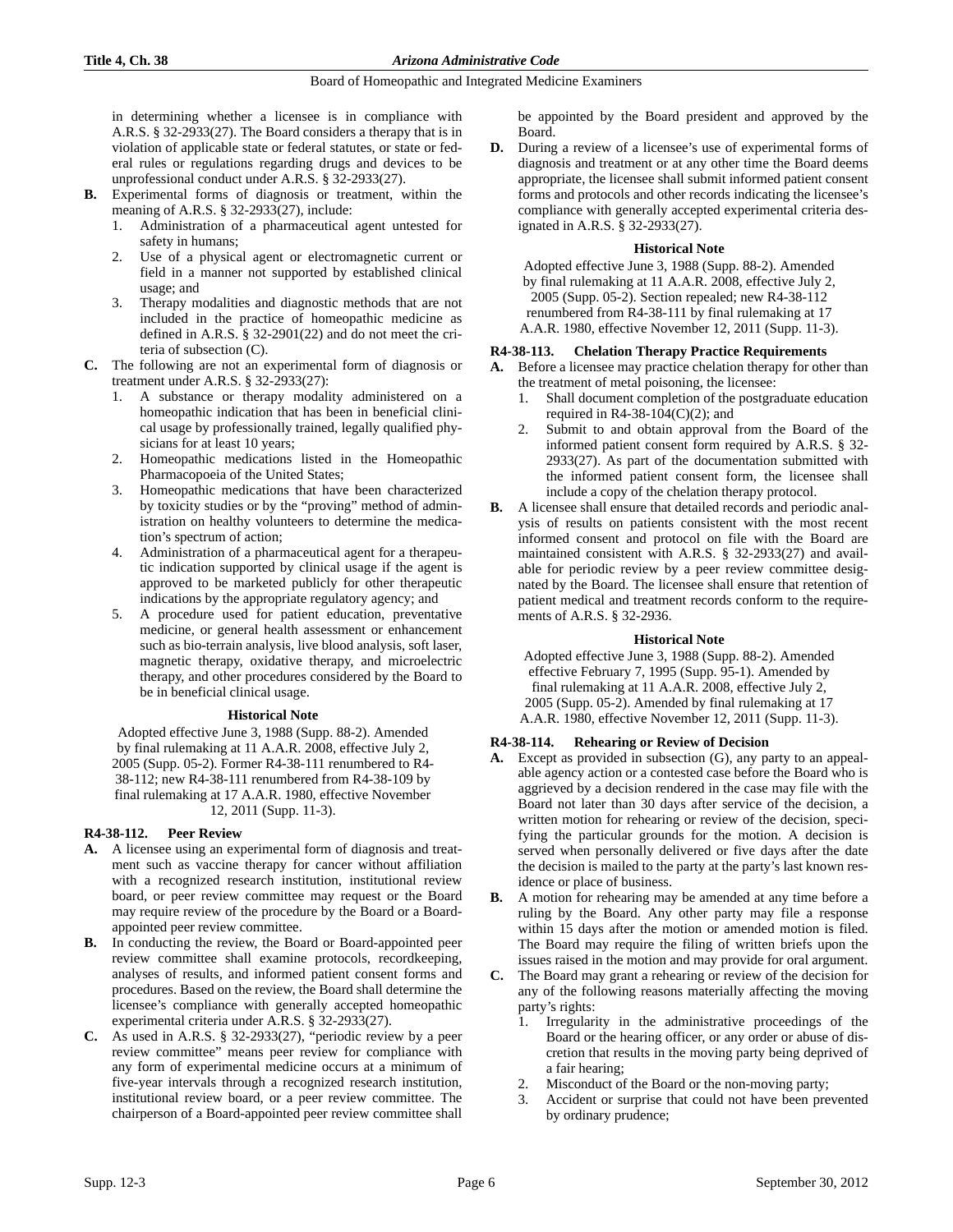- 4. Newly discovered material evidence that with reasonable diligence could not have been discovered and produced at the original hearing;
- 5. Excessive or insufficient penalties;
- 6. Error in the admission or rejection of evidence or other errors of law occurring at the administrative hearing; or
- 7. The decision is not justified by the evidence or is contrary to law.
- **D.** The Board may affirm or modify the decision or grant a rehearing to all or any of the parties and on all or part of the issues for any of the reasons set forth in subsection (C). An order granting a rehearing shall specify the ground or grounds on which the rehearing is granted, and the rehearing shall cover only those matters.
- **E.** Not later than 30 days after a decision is rendered, the Board may on its own initiative order a rehearing or review of its decision for any reason for which it might have granted a rehearing on motion of a party. After giving the parties or their counsel notice and an opportunity to be heard on the matter, the Board may grant a motion for rehearing for a reason not stated in the motion. In either case, the order granting the rehearing shall specify the grounds for the rehearing.
- **F.** When a motion for rehearing is based upon an affidavit the party shall serve the affidavit with the motion. Within 10 days after service, an opposing party may serve an opposing affidavit. The Board may extend the period to serve an opposing affidavit for an additional 20 days for good cause shown or by written stipulation of the parties. The Board may permit a reply affidavit.
- **G.** If the Board makes specific findings that the immediate effectiveness of the decision is necessary for the immediate preservation of the public peace, health, or safety and that a rehearing or review of the decision is impracticable, unnecessary, or contrary to the public interest, the Board may issue the decision as a final decision without an opportunity for a rehearing or review. If a decision is issued as a final decision without an opportunity for rehearing, any application for judicial review of the decision shall be made within the time limits permitted for applications for judicial review of the Board's final decisions.
- **H.** The terms "contested case" and "party" as used in this Section are defined in A.R.S. § 41-1001. The term "appealable agency action" is defined in A.R.S. § 41-1092.

#### **Historical Note**

Adopted effective June 3, 1988 (Supp. 88-2). Amended by final rulemaking at 11 A.A.R. 2008, effective July 2, 2005 (Supp. 05-2).

## **R4-38-115. Use of Title and Abbreviation**

- **A.** The use of the abbreviation "M.D.(H.)" or "D.O.(H.)" (with or without periods), is equivalent to the written designation, "Doctor of Medicine (Homeopathic)" or "Doctor of Osteopathy (Homeopathic)."
- **B.** A homeopathic physician practicing in this state who is not licensed by the Arizona Board of Medical Examiners or the Arizona Board of Osteopathic Examiners in Medicine and Surgery shall not use any designation other than the initials M.D.(H.) or D.O.(H.) (with or without periods) to indicate a doctoral degree.
- **C.** A physician licensed by the Board and the Arizona Board of Medical Examiners or the Board and the Arizona Board of Osteopathic Examiners in Medicine and Surgery shall use M.D., M.D.(H.) or D.O., D.O.(H.) as appropriate (with or without periods).
- **D.** A licensee practicing in this state shall display the license issued by the Board or an official duplicate of the license in a

conspicuous location in the reception area of each office facility.

#### **Historical Note**

Adopted effective January 27, 1995 (Supp. 95-1). Amended by final rulemaking at 11 A.A.R. 2008, effective July 2, 2005 (Supp. 05-2). Amended by final rulemaking at 17 A.A.R. 1980, effective November 12, 2011 (Supp. 11-3).

## **R4-38-116. Continuing Education Requirement**

- **A.** Under A.R.S. § 32-2915(F), a licensee shall complete at least 20 hours of Board-approved continuing education in the 12 months before submitting the license renewal materials required under R4-38-109. If a licensee completes more than 20 hours of continuing education during a year, the licensee shall not report the extra hours in a subsequent year.
- **B.** A licensee shall ensure that the licensee obtains and maintains for two years documentary evidence of complying with the continuing education requirement.
- **C.** An hour of continuing education consists of 60 minutes of participation unless specified otherwise in subsection (D).
- **D.** The following continuing education programs and activities are approved by the Board and do not require an application under R4-38-117:
	- 1. Participating in an internship, residency, or fellowship at a teaching institution approved by the American Medical Association, Association of American Medical Colleges, or American Osteopathic Association. A licensee may claim one credit hour of continuing education for each day of training in a full-time approved program, or for a less than full-time training on a pro-rata basis. For purposes of this subsection, teaching institutions define "full-time";
	- Participating in an education program for an advanced degree in a medical or medically-related field in a teaching institution approved by the American Medical Association, Association of American Medical Colleges, or American Osteopathic Association. A licensee may claim one credit hour of continuing education for each one day of full-time study or less than a full-time study on a pro rata basis. For purposes of this subsection, teaching institutions define "full-time";
	- 3. Participating in full-time research in a teaching institution approved by the American Medical Association, Association of American Medical Colleges, or American Osteopathic Association. A licensee may claim one credit hour of continuing education for each one day of full-time research, or less than full-time research on a pro rata basis. For purposes of this subsection, teaching institutions define "full-time";
	- 4. An educational program certified as Category 1 by an organization accredited by the Accreditation Council for Continuing Medical Education or the American Osteopathic Association;
	- 5. A medical education program designed to provide understanding of current developments, skills, procedures, or treatments related to the practice of medicine and provided by an organization or institution accredited by the Accreditation Council for Continuing Medical Education or the American Osteopathic Association; and
	- 6. A homeopathic medical education course approved or offered by the Council on Homeopathic Education.
- **E.** The following activities are approved by the Board as continuing education and do not require an application under R4-38- 117 subject to the specified limitations: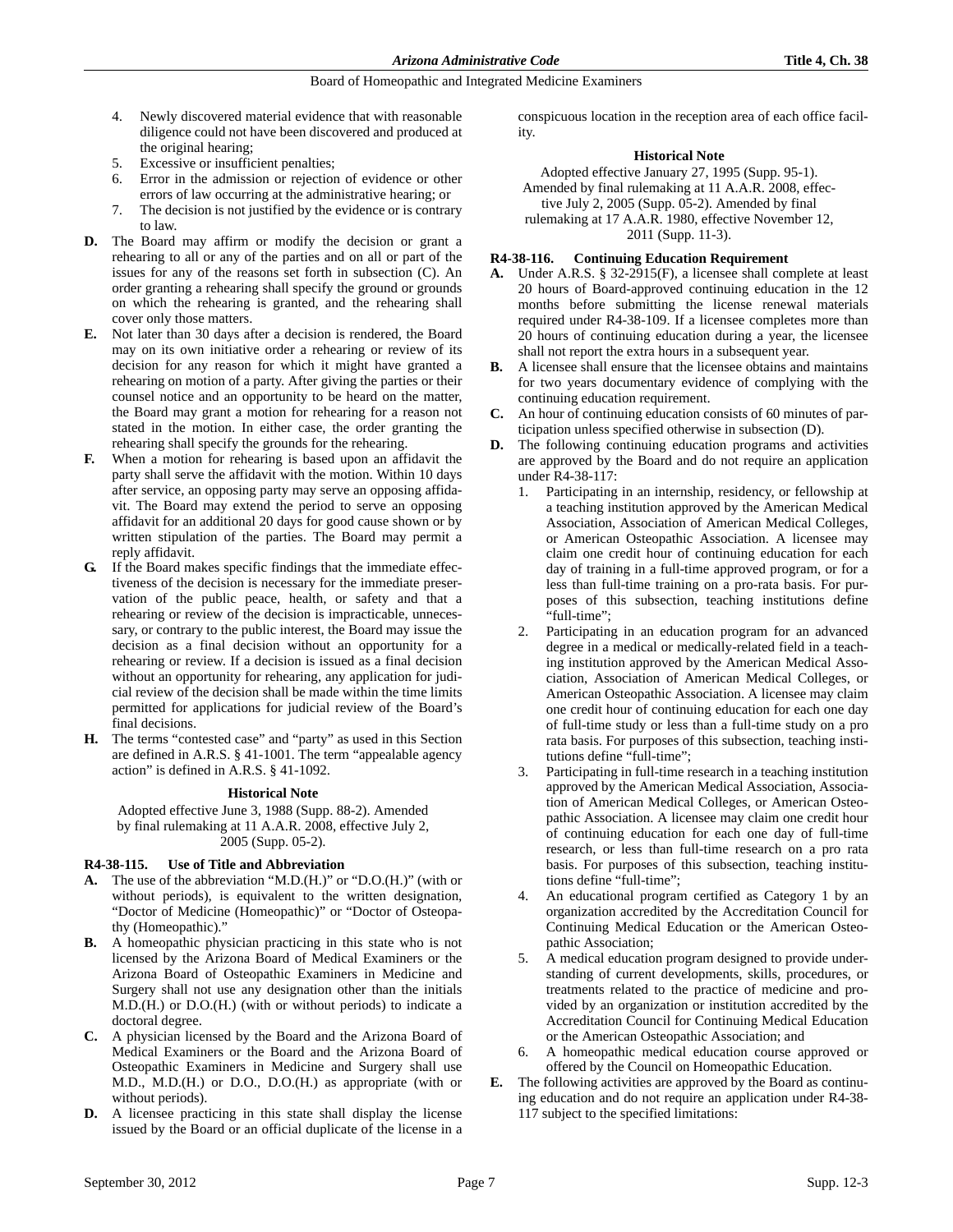- 1. Serving as an instructor of medical students, house staff, other physicians, or allied health professionals from a hospital or other health care institution if serving as an instructor provides the licensee with an understanding of current developments, skills, procedures, or treatments related to the practice of allopathic, osteopathic, or homeopathic medicine. A licensee who serves as an instructor:
	- a. May claim one hour of continuing education for each hour of instruction up to a maximum of 10 hours, and
	- b. If the licensee teaches substantially the same class more than once, may claim hours of continuing education only for the first time the class is taught;
- 2. Publishing or presenting a paper, report, or book that deals with current developments, skills, procedures, or treatments related to the practice of allopathic, osteopathic, or homeopathic medicine. A licensee who publishes or presents a paper, report, or book:
	- a. May claim one hour of continuing education for each hour preparing, writing, and presenting up to a maximum of 10 hours; and
	- b. May claim hours of continuing education only after the date of publication or presentation; and
- 3. Participating in the following activities if the participation provides the licensee with an understanding of current developments, skills, procedures, or treatments related to the practice of allopathic, osteopathic, or homeopathic medicine. A licensee may claim one hour of continuing education for each hour of participation in the following activities up to a maximum of six hours:
	- a. Completing a self-instructed medical education program through the use of videotape, audiotape, film, filmstrip, radio broadcast, or computer;
	- b. Reading scientific journals and books;
	- c. Preparing for and obtaining specialty board certification or recertification; and
	- d. Participating on a staff or quality of care committee or utilization review committee in a hospital, health care institution, or government agency.
- **F.** The Board shall approve a program or activity note listed in subsection (D) or (E) as continuing education if the provider of the program or activity makes application under R4-38-117 and the Board determines that the program or activity:
	- 1. Is designed to provide the participant with:
		- Understanding of current developments, procedures, or treatments related to the practice of homeopathic medicine as defined at A.R.S. § 32-2901(22);
		- b. Knowledge and skills used to practice homeopathic medicine safely and competently; or
		- c. Knowledge and skills related directly or indirectly to patient care including practice management, medical ethics, or language necessary to the patient population served;
	- Includes a method by which the participant evaluates the:
		- a. Stated objectives of the program or activity,
		- b. Instructor knowledge and teaching ability,
		- c. Effectiveness of the teaching methods used, and
		- d. Usefulness or applicability of the information provided; and
	- 3. Provides the participant with a certificate of attendance that shows the:
		- a. Name of the participant;
		- b. Name of the approved continuing education;
		- c. Name of the continuing education provider;
- d. Date, time, and location of the continuing education; and
- e. Hours of instruction provided.
- **G.** Except as specified in subsection (H), a licensee who fails to comply with subsection (A) may submit to the Board a notice of 60-day extension. The licensee shall submit the notice of 60-day extension no later than the date indicated in R4-38- 109(B). If a licensee who submits a notice of 60-day extension fails to comply with the continuing education requirement and submit the affirmation required by R4-38-109(E)(7) within the extension period, the licensee's license expires and the licensee shall immediately cease practicing homeopathic medicine. A licensee whose license expires may obtain licensure only by complying again with R4-38-108 and taking the examination specified in R4-38-107.
- **H.** If a licensee fails to comply with subsection (A) because of disability, military service, absence from the U.S., or other circumstance beyond the control of the licensee, the licensee may submit to the Board a request for a temporary waiver of the continuing education requirement that includes the reason for noncompliance, the number of hours of continuing education completed, and the amount of time requested for the licensee to complete the continuing education requirement. The licensee shall submit the request for temporary waiver no later than the date specified in R4-38-109(B). The Board shall evaluate the request for temporary waiver and provide written notice to the licensee of the time within which the licensee shall comply with subsection (A).

#### **Historical Note**

New Section made by final rulemaking at 17 A.A.R. 1980, effective November 12, 2011 (Supp. 11-3).

## **R4-38-117. Application for Continuing Education Approval**

- **A.** To obtain Board approval of a continuing education under R4- 38-116(F), the provider of the continuing education shall submit the following to the Board at least 10 days before the meeting at which the Board will consider the continuing education for approval:
	- 1. An application for approval, using a form available from the Board, which contains the following information:
		- a. Title of the continuing education;
		- b. Name and address of the continuing education provider;
		- c. Name and telephone and fax numbers of the contact person for the continuing education provider;
		- d. Date, time, and place at which the continuing education will be taught, if known;
		- e. Subject matter of the continuing education;
		- f. Objective of the continuing education;
		- g. Method of instruction; and
		- h. Number of continuing education hours requested; and
	- 2. The following documents:
		- a. Curriculum vitae of the continuing education **instructor**
		- b. Detailed outline of the continuing education,
		- c. Agenda for the continuing education showing hours of instruction and subject matter taught in each hour,
		- d. Method by which participants will evaluate the continuing education, and
		- e. Certificate of attendance that meets the requirements of R4-38-116(F)(3).
- **B.** A provider of continuing education shall not advertise that a continuing education is approved until the Board approves the application submitted under subsection (A).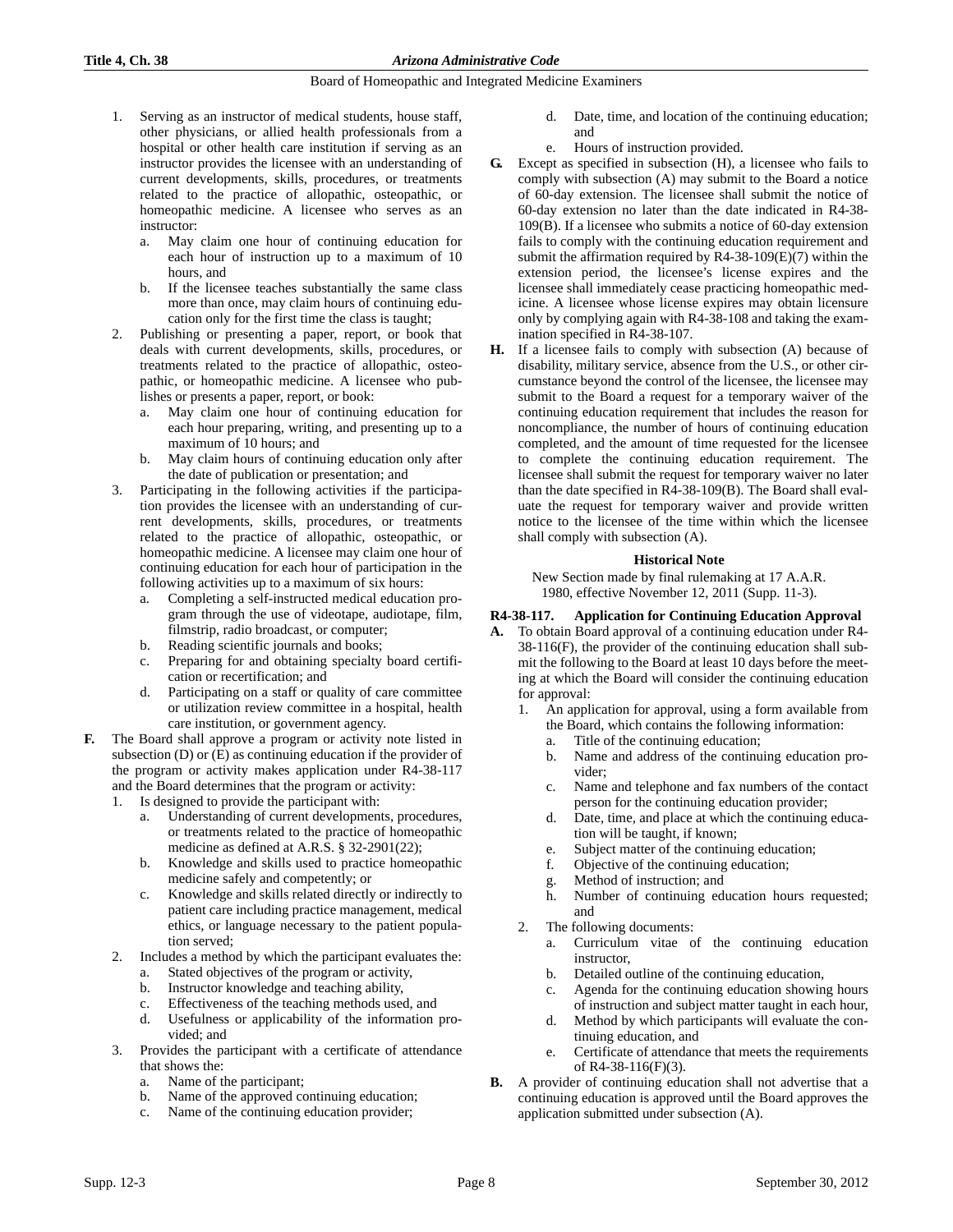**C.** The Board's approval of a continuing education is valid for one year or until there is a change in subject matter, instructor, or hours of instruction. At the end of one year or when there is a change in subject matter, instructor, or hours of instruction, the provider of the continuing education shall reapply for approval.

#### **Historical Note**

New Section made by final rulemaking at 17 A.A.R. 1980, effective November 12, 2011 (Supp. 11-3).

#### **R4-38-118. Audit of Compliance and Sanction for Noncompliance with Continuing Education Requirement**

- **A.** When notice of the need to renew a license is provided under R4-38-109(A), the Board shall also provide notice of an audit of continuing education records to a random sample of licensees.
- **B.** A licensee who is notified of a continuing education audit shall submit documentary evidence of compliance with the continuing education requirement at the same time that the licensee submits the renewal application required under R4-38-109(E).
- **C.** If a licensee subject to a continuing education audit fails to submit the required evidence no later than the date specified in R4-38-109(C), the licensee is considered to have committed an act of unprofessional conduct and is subject to probation or license suspension or revocation.

#### **Historical Note**

New Section made by final rulemaking at 17 A.A.R. 1980, effective November 12, 2011 (Supp. 11-3).

## **ARTICLE 2. DISPENSING OF DRUGS BY HOMEOPATHIC PHYSICIANS**

#### **R4-38-201. Definitions**

In addition to the definitions in A.R.S. §§ 32-2901, 32-2933, and 32-2951, the following definitions apply in this Chapter:

- 1. "Administer" means the direct application of a controlled substance, prescription-only drug, dangerous drug as defined in A.R.S. § 13-3401, narcotic drug as defined in A.R.S. §13-3401, homeopathic medication, natural substance, or non-prescription drug, whether by injection, inhalation, ingestion, or any other means, to the body of a patient or research subject by a homeopathic physician, a homeopathic physician's nurse or assistant, or by the patient or research subject at a homeopathic physician's direction.
- 2. "Label" means a display of written, printed, or graphic matter on the immediate container of an article and, on the outside wrapper or container, if the display on the immediate wrapper or container is not easily legible through the outside wrapper.
- 3. "Labeling" means all labels and other written, printed, or graphic matter:
	- a. On an article or any of its containers or wrappers and b. Accompanying the article.
	-
- "Manufacturer" means each person who prepares, derives, produces, compounds, processes, packages or repackages, or labels a drug in a place devoted to manufacturing the drug, but does not include a pharmacy, pharmacist, or physician.
- 5. "Natural substance" means an herbal phytotherapeutic or oxygen, carbon, or nitrogen-based therapeutic agent, vitamin, mineral, or food-factor concentrate isolated from animal, vegetable, or mineral sources for nutritional augmentation.
- 6. "Official compendium" means the latest revisions of the Pharmacopoeia of the United States and the Homeopathic

Pharmacopoeia of the United States, the latest revision of the National Formulary, or any current supplement.

- 7. "Packaging" means the act or process of placing a drug in a container to dispense or distribute the drug.
- 8. "Pharmaceutical drug" means a drug intended for use in preventing or curing disease or relieving pain.

#### **Historical Note**

Adopted effective September 13, 1993 (Supp. 93-3). Amended by final rulemaking at 9 A.A.R. 1599, effective July 5, 2003 (Supp. 03-2).

## **R4-38-202. General Provisions**

- **A.** A homeopathic physician shall not dispense unless the physician obtains from the Board a permit to dispense. The physician may renew the permit annually at the same time the license is renewed. The physician shall include the following on the permit application or renewal form:
	- 1. The classes of drugs the physician will dispense, including controlled substances, pharmaceutical drugs, homeopathic medications, prescription-only drugs, natural substances, non-prescription drugs defined in A.R.S. § 32-1901(46), and devices defined in A.R.S. § 32- 1901(18);
	-
	- 2. The location where the physician will dispense; and 3. A copy of the physician's current Drug Enforce 3. A copy of the physician's current Drug Enforcement Administration (DEA) registration, or an affidavit averring that the physician does not possess a DEA registration and that the physician will not prescribe or dispense controlled substances.
- **B.** If a homeopathic physician determines that a shortage exists in a controlled substance maintained for dispensing, the physician shall immediately notify the Board, the local law enforcement agency, and the Department of Public Safety by telephone. The physician shall also provide written notification to the Board within seven days of the date of the discovery of the shortage.

#### **Historical Note**

Adopted effective September 13, 1993 (Supp. 93-3). Amended by final rulemaking at 9 A.A.R. 1599, effective July 5, 2003 (Supp. 03-2).

#### **R4-38-203. Repealed**

#### **Historical Note**

Adopted effective September 13, 1993 (Supp. 93-3). Section repealed by final rulemaking at 9 A.A.R. 1599, effective July 5, 2003 (Supp. 03-2).

#### **R4-38-204. Repealed**

#### **Historical Note**

Adopted effective September 13, 1993 (Supp. 93-3). Section repealed by final rulemaking at 9 A.A.R. 1599, effective July 5, 2003 (Supp. 03-2).

#### **R4-38-205. Repealed**

#### **Historical Note**

Adopted effective September 13, 1993 (Supp. 93-3). Section repealed by final rulemaking at 9 A.A.R. 1599, effective July 5, 2003 (Supp. 03-2).

#### **R4-38-206. Packaging**

In addition to the requirements of A.R.S. § 32-2951, a dispensing homeopathic physician shall dispense a controlled substance or prescription-only pharmaceutical drug in a light-resistant container with a consumer safety cap, unless the patient or patient's representative and the physician agree otherwise.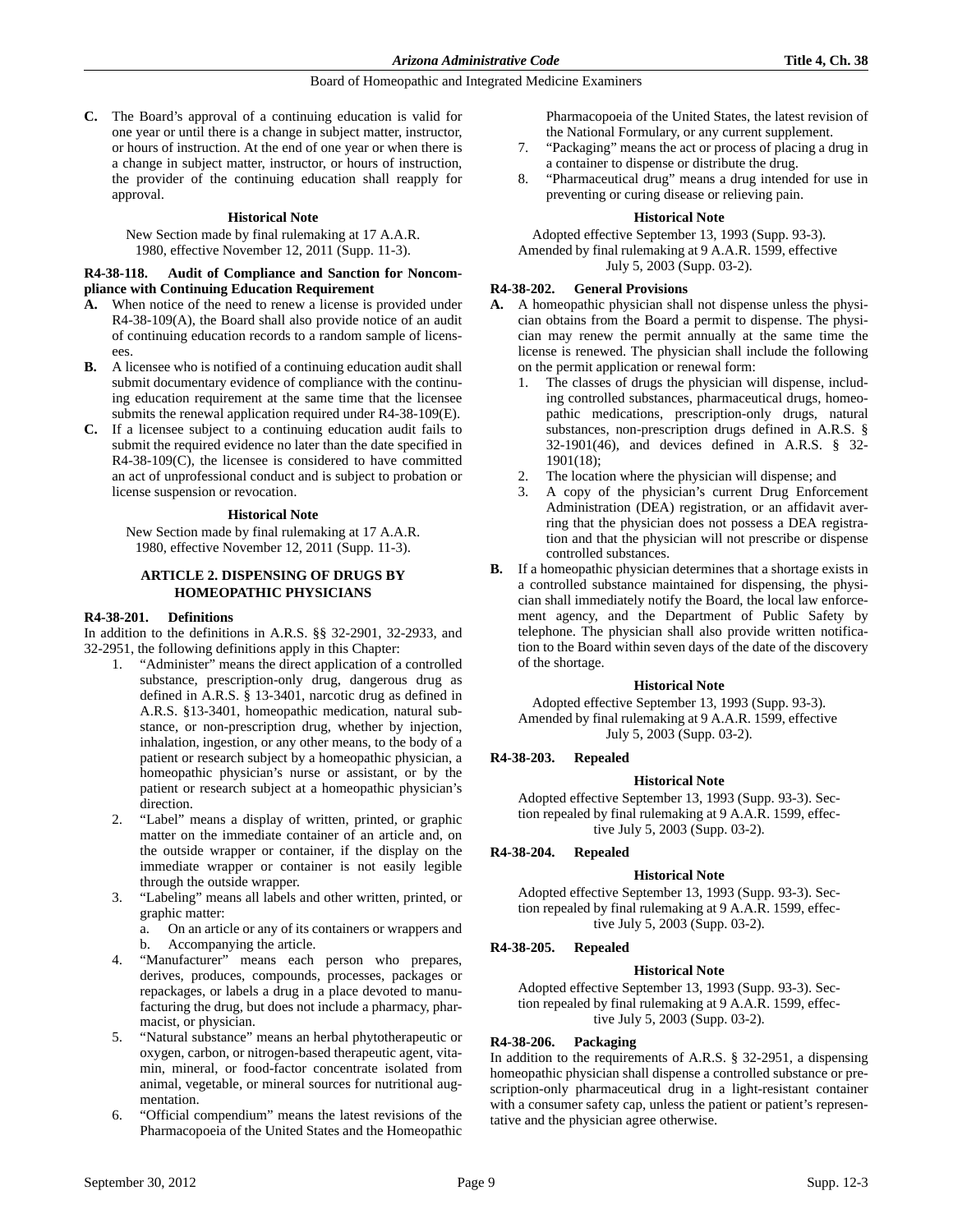#### **Historical Note**

Adopted effective September 13, 1993 (Supp. 93-3). Amended by final rulemaking at 9 A.A.R. 1599, effective July 5, 2003 (Supp. 03-2).

## **ARTICLE 3. EDUCATION, SUPERVISION, AND DELEGATION STANDARDS FOR REGISTRATION OF MEDICAL ASSISTANTS BY HOMEOPATHIC PHYSICIANS**

### **R4-38-301. Definitions**

The definitions in A.R.S. §§ 32-2901, 32-2933, and 32-2951 apply to this Article. Additionally, in this Article:

"Advertisement" means a written, oral, or electronic communication, including a business card or telephone directory listing, which is intended, directly or indirectly, to inform a person that a medical assistant provides a homeopathic procedure.

"Delegated procedure" means a technical homeopathic function that a medical assistant is qualified to perform and is specified in the medical assistant's Board-approved job description.

"Electrodermal testing device" means an instrument that is FDA-registered for the measurement of galvanic skin response.

"FDA" means the United States Food and Drug Administration.

"Homeopathic modality" means a method of diagnosis and treatment listed in the definition of the practice of homeopathic medicine at A.R.S. § 32-2901.

"Homeopathic repertorization" means to assess an individual's symptoms and use a reference to determine the appropriate homeopathic remedy for each symptom.

"Homeotherapeutic instruction" means education regarding the signs, symptoms, and physical findings that lead to the recommendation of a particular substance or therapeutic procedure.

"Hour" means 60 minutes.

"Kinesiology" means the scientific study of human movement.

"Patient record," as used in A.R.S. § 32-2936, means a medical record, as defined at A.R.S. § 12-2291.

## **Historical Note**

Adopted effective January 27, 1995 (Supp. 95-1). Amended by final rulemaking at 16 A.A.R. 178, effective March 6, 2010 (Supp. 10-1).

#### **R4-38-302. Requirements to Supervise a Medical Assistant; Standards for Supervision**

- **A.** Before a homeopathic physician applies to the Board to register a medical assistant under R4-38-306, the homeopathic physician shall be licensed by the Board.
- **B.** When a homeopathic physician applies to the Board to register a medical assistant, the homeopathic physician shall submit evidence, as outlined in R4-38-103(C), that the homeopathic physician is qualified in the homeopathic modality of the procedure that will be delegated to the medical assistant.
- **C.** The Board shall find that a homeopathic physician is qualified in the homeopathic modality of the procedure that will be delegated to a medical assistant if the homeopathic physician submits with the application to register the medical assistant certificates of attendance or other evidence that the homeopathic physician completed postgraduate coursework in the

delegated homeopathic modality equal to or exceeding the number of hours specified in R4-38-103(C)(1) through (6).

- **D.** A homeopathic physician who supervises a registered medical assistant shall:
	- 1. Perform and document in the patient record the following for each patient for whom the medical assistant performs a delegated procedure: a. Initial evaluation,
		- b. Treatment planning including any modification in
		- the treatment plan, and c. Re-evaluation of the patient's health status every fourth visit and at the time of discharge or termination of treatment;
	- 2. Respond within 15 minutes to a telephone call or other telecommunication from a medical assistant who performs a delegated procedure when the homeopathic physician is not physically present at the location at which the medical assistant is working;
	- 3. Ensure that a note is placed in the patient record every time the medical assistant seeks direction from the homeopathic physician regarding a delegated procedure performed for a patient;
	- Ensure that the medical assistant performs only delegated procedures that are in the medical assistant's Boardapproved job description;
	- 5. Provide a specific written order for any procedure delegated to and performed by the medical assistant for a patient;
	- 6. Ensure that the specific written order required under subsection (D)(5) is placed in the patient record on the day that the medical assistant performs the delegated procedure;
	- Ensure that the medical assistant makes a contemporaneous note in the patient record of any procedure performed by the medical assistant for the patient;
	- 8. Review, initial, and date the medical assistant notes placed in patient records within one week after each note is made and initial and date each note; and
	- 9. Review with the medical assistant a patient's response to treatments performed by the medical assistant:
		- a. Within three months of the initial visit, b. After any significant change in the initial treatment
		- plan, and c. After an adverse reaction.

## **Historical Note**

Adopted effective January 27, 1995 (Supp. 95-1). Former R4-38-302 renumbered to R4-38-303; new Section R4-

38-302 made by final rulemaking at 16 A.A.R. 178, effective March 6, 2010 (Supp. 10-1).

#### **R4-38-303. Board Standards for a Formal Education Program**

- **A.** The Board establishes the following minimum standards for a formal education program in the subject area specified:
	- 1. Neuromuscular integration therapy procedures. A formal education program in neuromuscular integration therapy procedures shall:
		- a. Be provided at an educational institution and designed to qualify a graduate as a physical therapist assistant in a U.S. jurisdiction; or
		- b. Consist of 750 hours of educational training and 250 hours of supervised clinical experience in Feldenkrais, Rolfing, Hellerwork, Trager, Orthobionomy, Shiatsu, Reiki, Polarity, Jin Shin Jyutsu, or a similar therapy;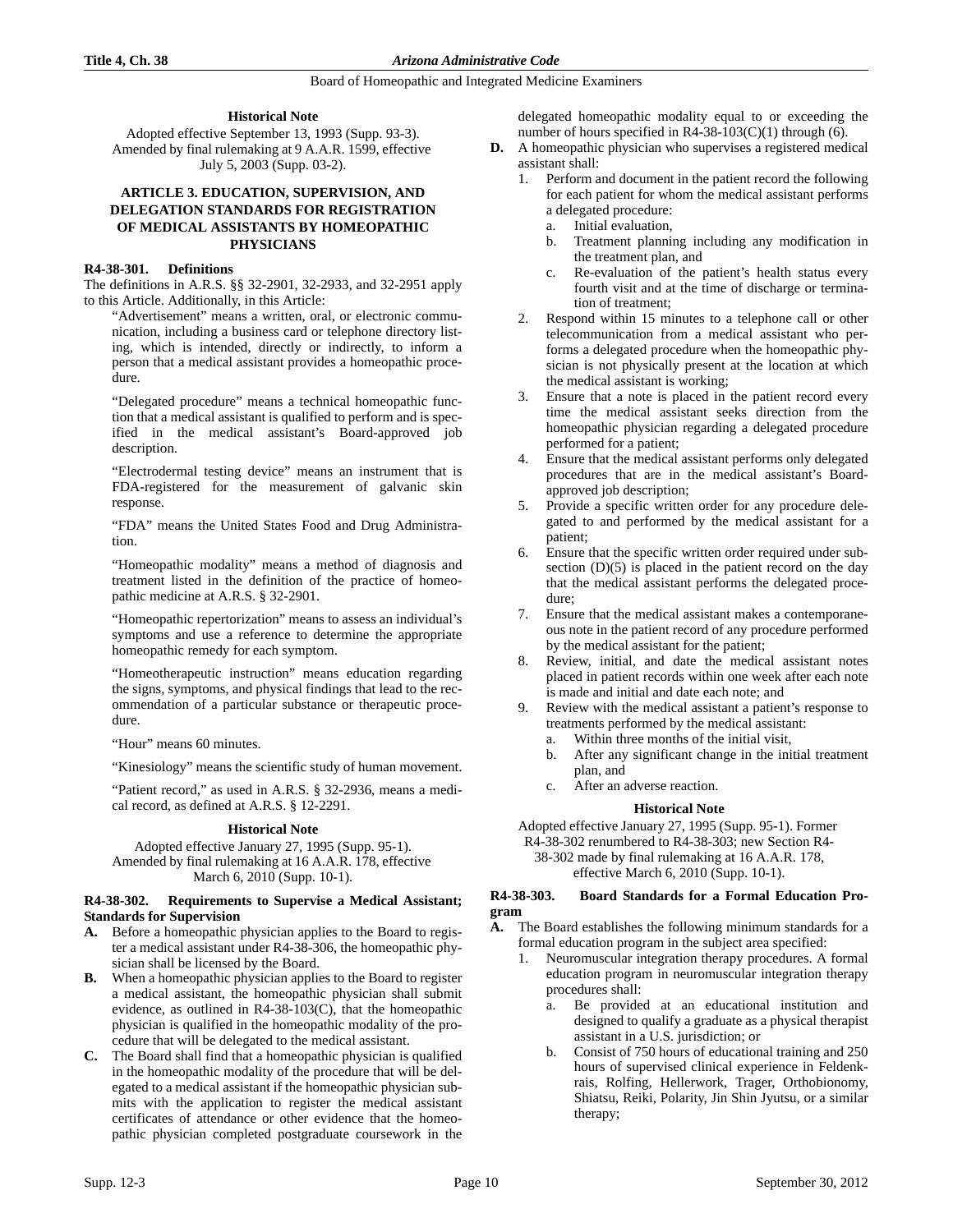- 2. Homeopathic repertorization procedures. A formal education program in homeopathic repertorization procedures shall:
	- a. Be provided at an educational institution,
	- b. Be designed to train a graduate in classical homeopathy, and
	- c. Consist of the following:
		- i. 200 hours of education training, and
		- ii. 100 hours of supervised clinical experience, and
- 3. Nutrition counseling and orthomolecular therapy procedures. A formal education program in nutrition counseling and orthomolecular therapy procedures shall:
	- a. Be provided at an educational institution, and
	- b. Consist of the following:
		- i. 500 hours of education training, and
		- ii. 175 hours of supervised clinical internship, or
	- c. Result in certification by the Clinical Nutrition Certification Board.
- **B.** If a homeopathic physician applies to register as a medical assistant an individual who completed a formal education program in a homeopathic modality other than those listed in subsection (A), the homeopathic physician shall submit to the Board evidence that the program consists of educational training and clinical supervision that is substantially equivalent to the requirements specified in R4-38-103(C).

## **Historical Note**

Adopted effective January 27, 1995 (Supp. 95-1). Section repealed; new R4-38-303 renumbered from R4-38-302 and amended by final rulemaking at 16 A.A.R. 178, effective March 6, 2010 (Supp. 10-1).

#### **R4-38-304. Approved Practical Education Program; Renewal**

- **A.** A homeopathic physician who wishes to provide on-the-job practical education to an unregistered individual shall apply for and obtain Board approval of a practical education program specifically designed for the unregistered individual before providing the practical education program.
- **B.** The Board's approval of a practical education program is specific to the unregistered individual being trained. A homeopathic physician who wishes to provide on-the-job practical education to more than one unregistered individual shall apply for and obtain Board approval of a practical education program for each unregistered individual.
- **C.** The Board shall approve a practical education program only if the program meets one of the following minimum standards:
	- Neuromuscular integration therapy procedures. For each therapy listed in  $R4-38-303(A)(1)(b)$  in which practical education is provided, 375 hours of instruction and 125 hours of supervised clinical experience;
	- 2. Homeopathic repertorization procedures.
		- a. If performed with an electrodermal testing device or kinesiology, 180 hours of homeotherapeutic instruction including at least 45 hours of supervised clinical experience;
		- b. If performed without an electrodermal testing device or kinesiology, 200 hours of homeotherapeutic instruction and 100 hours of supervised clinical experience;
	- 3. Nutrition counseling and orthomolecular therapy procedures, 500 hours of instruction and 170 hours of supervised clinical experience; and
	- 4. Other homeopathic procedure. Hours of instruction and supervised clinical experience that the Board determines is sufficient to enable the unregistered individual being

trained to perform as a medical assistant in a safe and competent manner.

- **D.** To obtain the Board's approval of a practical education program, the homeopathic physician who will provide the training shall:
	- 1. Provide the following information on a form obtained from the Board:
		- a. Name of the unregistered individual for whom the practical education program is designed,
		- b. Residential address and telephone number of the unregistered individual,
		- c. Social Security number of the unregistered individual,
		- d. A training protocol that identifies the:
			- i. Homeopathic procedure in which the unregistered individual will be trained,
			- ii. Subject matter on which instruction will be provided and the hours devoted to each subject, and
			- iii. Manner in which supervised clinical experience will be provided,
		- e. Address at which the practical education program will be conducted,
		- f. Name of the homeopathic physician who will provide the practical education, and
		- g. License number of the homeopathic physician who will provide the practical education.
	- 2. Attach the following to the form required under subsection  $(D)(1)$ :
		- a. Documentation of any previous on-the-job training or formal education, as described in R4-38-303, completed by the unregistered individual for whom the practical education program is designed;
		- b. Documentation that the homeopathic physician is qualified in the procedure in which training will be provided. For the procedures in which training may be provided, the Board shall accept certificates of attendance or other evidence that the homeopathic physician completed postgraduate course work in the homeopathic procedure to be taught equal to or exceeding the number of hours specified in R4-38-  $103(C)(1)$  through  $(6)$ .
	- 3. Sign the application form affirming that the homeopathic physician shall:
		- a. Ensure that the unregistered individual being trained is not held out or represented to be a medical assistant,
		- b. Ensure that the unregistered individual is supervised at all times,
		- c. Ensure that the unregistered individual is assigned only tasks that the unregistered individual can perform safely and competently,
		- d. Ensure that the unregistered individual is not registered by the Board as a medical assistant before completing the practical education program, and
		- Provide the unregistered individual with a certificate or other evidence of completion when the unregistered individual completes the Board-approved practical education program. The homeopathic physician shall include the following information on the certificate or other evidence of completion:
			- i. Name of the unregistered individual completing the practical education program,
			- ii. Name and license number of the homeopathic physician who provided the practical education program,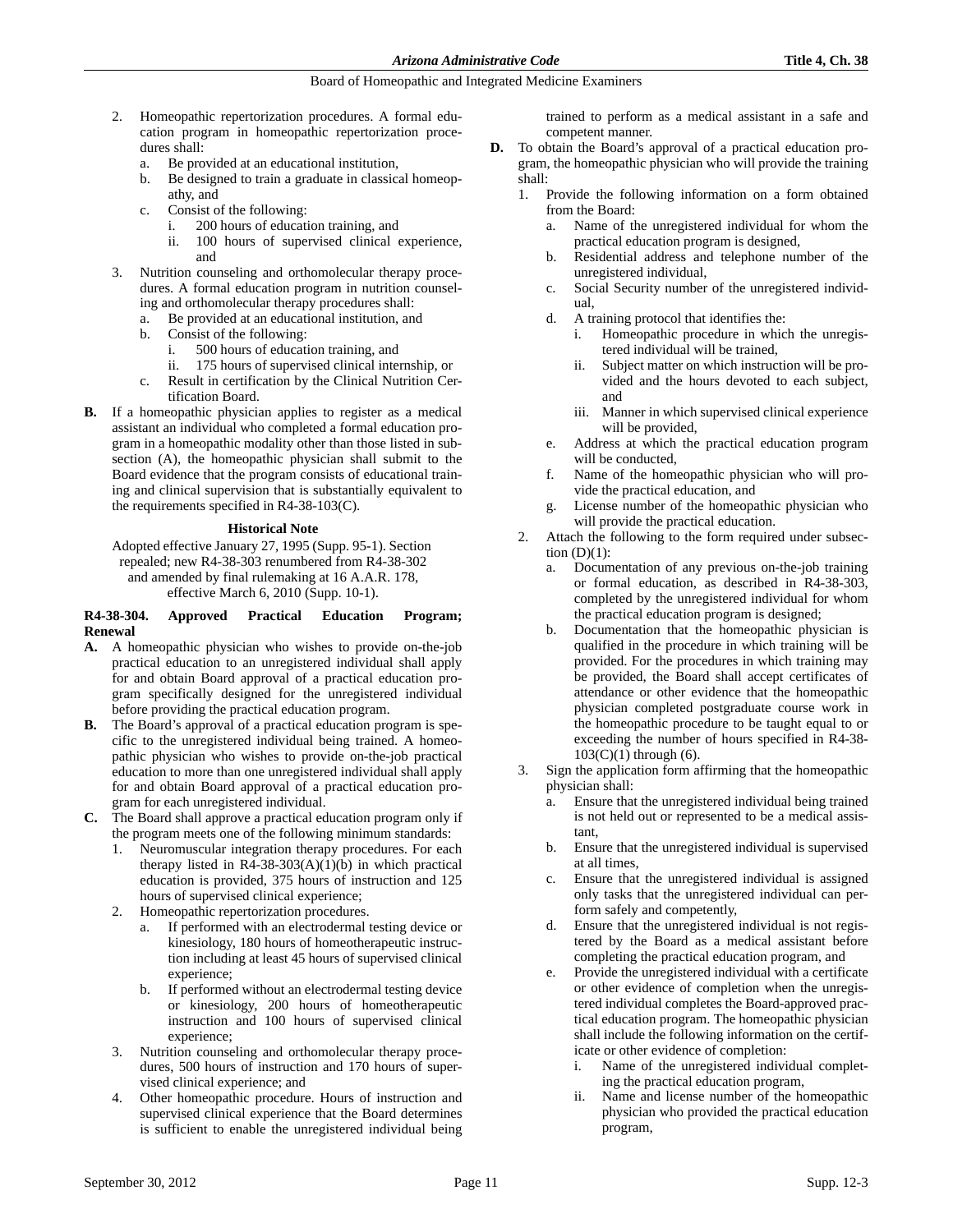#### **Title 4, Ch. 38** *Arizona Administrative Code*

#### Board of Homeopathic and Integrated Medicine Examiners

- iii. Date on which Board approval was obtained for the practical education program,
- iv. Dated signature of the homeopathic physician affirming that the practical education program completed met the standards established by the Board.
- **E.** The Board's approval of a practical education program is valid for one year. If the homeopathic physician who obtained approval of the practical education program does not complete providing the program within one year, the homeopathic physician may renew the program by submitting to the Board a letter affirming continued compliance with this Section and paying the fee listed in R4-38-105.

## **Historical Note**

Adopted effective January 27, 1995 (Supp. 95-1). Amended by final rulemaking at 16 A.A.R. 178, effective March 6, 2010 (Supp. 10-1).

## **R4-38-305. Minimum Requirements for Registration of a Homeopathic Medical Assistant**

- **A.** The Board shall approve the registration of an individual as a homeopathic medical assistant only if the homeopathic physician who will supervise the individual submits evidence that the individual:
	- 1. Completed a formal education program that meets the standards at R4-38-303, or
	- 2. Completed a practical education program that is approved by the Board under R4-38-304.
- **B.** The Board shall approve the registration of an individual as a homeopathic medical assistant only if the individual is employed and supervised by a homeopathic physician who submits the evidence required under R4-38-302(C) showing that the homeopathic physician is qualified in the homeopathic modality in which the individual will work.

#### **Historical Note**

Adopted effective January 27, 1995 (Supp. 95-1). Section repealed; new Section R4-38-305 made by final rulemaking at 16 A.A.R. 178, effective March 6, 2010 (Supp. 10-



# **R4-38-306. Application to Register a Medical Assistant**

- **A.** If a homeopathic physician intends that an individual who meets one of the minimum requirements listed in R4-38- 305(A) work as a medical assistant, the homeopathic physician shall submit to the Board an application to register the individual within two weeks after employing the individual.
- **B.** To register an individual who meets one of the standards at R4-38-305(A) as a medical assistant, a homeopathic physician shall submit to the Board the following information on a form obtained from the Board:
	- 1. About the individual being registered:
		- a. Name;
		- b. Residential address;
		- c. Residential and mobile telephone numbers;
		- d. E-mail address;
		- e. Social Security number;
		- f. Address of the practice location at which the individual will perform delegated procedures;
		- g. Telephone and fax numbers of the clinic at which the individual will perform delegated procedures;
		- h. Statement of whether the individual completed a formal education program that meets the standards at R4-38-303 or a practical education program approved by the Board under R4-38-304;
		- i. Statement of whether the individual is or ever has been licensed as a health care practitioner in a U.S.

jurisdiction in a profession subject to regulation by licensure in Arizona and if so:

- i. A list of all jurisdictions in which the individual is or ever has been licensed as a health care professional, and
- ii. A list of the health care professions in which the individual is or ever has been licensed; and
- iii. A statement whether the individual has ever been subject to a disciplinary proceeding by a health care regulatory board in any jurisdiction and if so, the jurisdiction, health care profession, date, and cause and result of the disciplinary proceeding:
- j. Statement of whether the individual has ever been charged with or convicted of any criminal act and if so, the nature of the criminal act, date, jurisdiction, and current status;
- Statement of whether the individual is a U.S. citizen and if not, whether the individual is an alien qualified to work in the U.S.; and
- l. Dated signature of the individual being registered affirming that the information provided under subsections  $(B)(1)(a)$  through  $(k)$  is true, correct, and complete;
- 2. Description of the homeopathic procedures and other duties that will be delegated to the individual being registered, and
- 3. About the homeopathic physician:
	- a. Name,
		- b. License number, and
		- c. Dated signature of the homeopathic physician affirming that:
			- All information provided, including the materials listed in subsection (C), is true, correct, and complete; and
			- ii. The homeopathic physician has reviewed the standards for supervision listed at R4-38-302 and agrees to comply with the standards.
- **C.** In addition to the form required under subsection (B), a licensed homeopathic physician applying to register an individual as a medical assistant shall attach the following materials to the form:
	- 1. A curriculum vitae or resume of the individual being registered;
	- 2. If the individual being registered completed a formal education program that meets the standards at R4-38-303, an official transcript from the school, college, or technical institution that provided the program;
	- 3. If the individual being registered completed a practical education program approved by the Board under R4-38- 304, a copy of the certificate or other evidence of completion required under R4-38-304;
	- 4. If the individual being registered has ever been charged with or convicted of any criminal act, a certified copy of the original charging document and a copy of all court documents relating to the individual's current status;
	- 5. If the individual being registered is not a U.S. citizen, a copy of the document that shows the individual is qualified to work in the U.S.;
	- 6. The evidence required under R4-38-302(C) showing that the homeopathic physician is qualified in the homeopathic modality to be delegated; and
	- The fee required under R4-38-105.
- **D.** Multiple homeopathic physicians who work in the same medical practice may apply jointly to register one individual as a medical assistant. If multiple homeopathic physicians apply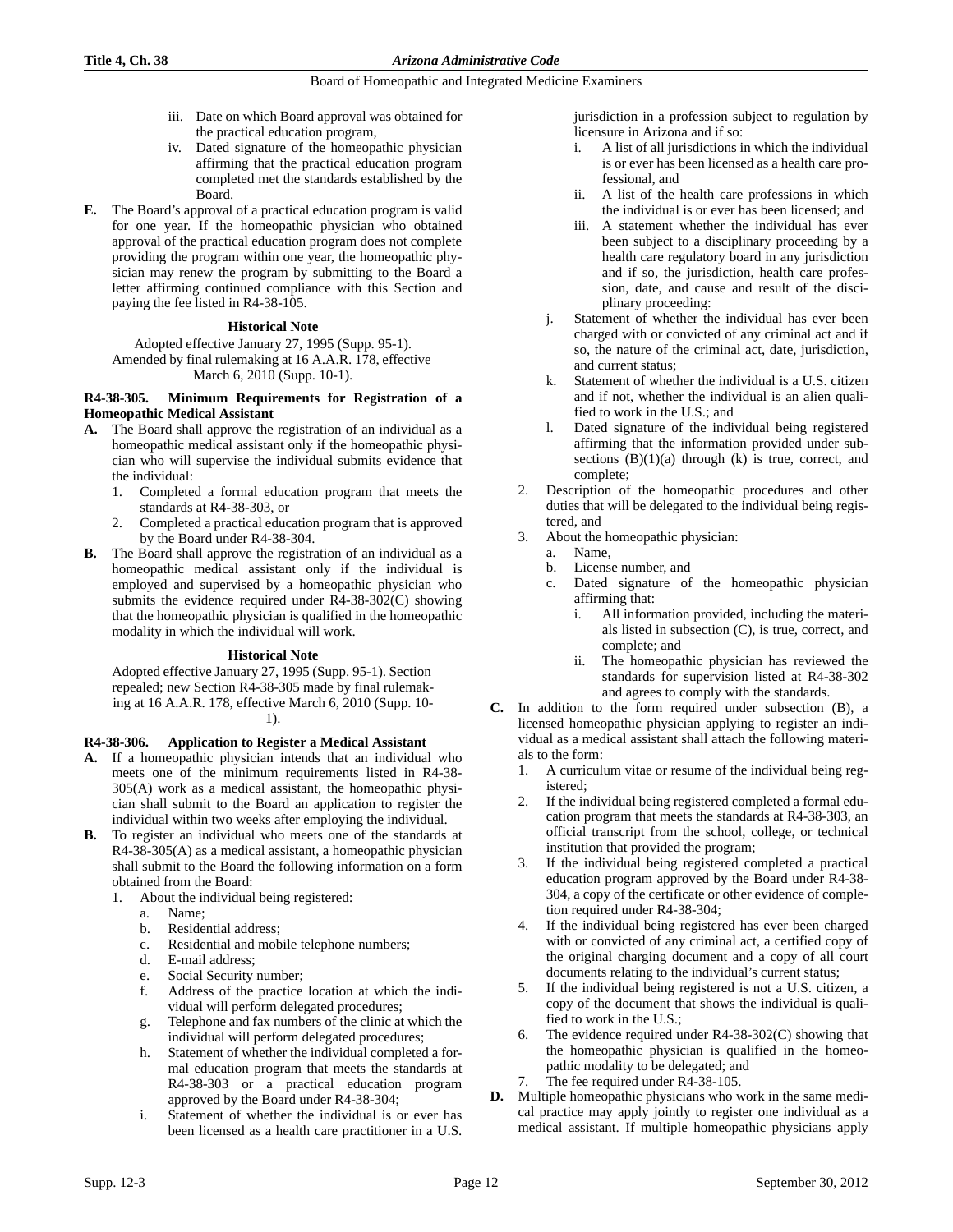jointly to register one individual as a medical assistant, each shall:

- 1. Provide the information and affirmation required under subsection (B)(3), and
- Provide the evidence required under subsection  $(C)(6)$ .
- **E.** A homeopathic physician who has registered a medical assistant may amend the medical assistant's job description provided under subsection (B)(2). To amend the job description of a registered medical assistant, the homeopathic physician shall submit to the Board:
	- 1. A new job description that identifies the homeopathic procedures and other duties that will be delegated to the registered medical assistant,
	- 2. The documentation required under subsection  $(C)(2)$  or (3) showing that the registered medical assistant is qualified to perform the procedures and other duties to be delegated, and
	- The evidence required under subsection  $(C)(6)$  showing that the homeopathic physician is qualified in the homeopathic modality to be delegated.

#### **Historical Note**

Adopted effective January 27, 1995 (Supp. 95-1). Former R4-38-306 renumbered to R4-38-309; new R4-38-306 renumbered from R4-38-308 and amended by final rulemaking at 16 A.A.R. 178, March 6, 2010 (Supp. 10- 1).

# **R4-38-307. Additional Requirements to Register a Previously Licensed Health Care Practitioner**

- **A.** An individual who is or ever has been licensed as a health care practitioner in a U.S. jurisdiction in a profession subject to regulation by licensure in this state shall not attempt to practice the health care profession outside of this state's regulatory authority by obtaining registration as a medical assistant under this Chapter.
- **B.** A homeopathic physician may register as a medical assistant an individual previously licensed or subject to professional regulation as a health care practitioner in a U.S. jurisdiction, only if the individual meets one of the standards in R4-38- 305(A). To register as a medical assistant an individual previously licensed or subject to professional regulation as a health care practitioner in a U.S. jurisdiction, a homeopathic physician shall submit to the Board the application form and materials required under R4-38-306(B) and (C).
- **C.** In addition to complying with subsection (B), a homeopathic physician applying to register as a medical assistant an individual previously licensed or subject to professional regulation as a health care professional in a U.S. jurisdiction shall submit to the Board an affidavit from the individual being registered stating the reason for which the individual seeks employment as a homeopathic medical assistant rather than as a licensed Arizona health care practitioner in accordance with the individual's professional training.
- **D.** The Board shall conduct an investigation of the individual's health care professional practice in all jurisdictions in which the individual is or ever has been licensed. The Board shall ensure that the investigation is sufficient to determine whether the individual ever engaged in unprofessional conduct, was deemed incompetent, or was physically or mentally unable to provide health care services safely.
- **E.** The Board shall conduct a personal interview with the homeopathic physician and the individual being registered to determine whether:
	- 1. The description of homeopathic procedures and delegated duties provided under subsection (B) is accurate,
- 2. The supervisory relationship between the homeopathic physician and individual will not constitute a violation of A.R.S. § 32-2933(11),
- 3. The homeopathic physician understands the supervisory responsibilities, and
- 4. The individual being registered understands the limitations under this Article and applicable statutes.

#### **Historical Note**

Adopted effective January 27, 1995 (Supp. 95-1). Former R4-38-307 renumbered to R4-38-312; new R4-38-307 renumbered from R4-38-310 and amended by final rulemaking at 16 A.A.R. 178, effective March 6, 2010 (Supp. 10-1).

## **R4-38-308. Renewal of Medical Assistant Registration**

- **A.** The registration of a medical assistant expires:
	- When the medical assistant ceases to be employed by the homeopathic physician who registered the medical assistant, or
	- 2. When the supervising homeopathic physician fails to comply with subsection (B) by December 31.
- **B.** To renew the registration of a medical assistant, on or before December 31of each year, the supervising homeopathic physician shall submit to the Board:
	- 1. A renewal application form, which is available from the Board, and provide the following information:
		- a. About the homeopathic physician.
			- i. Name;
			- ii. Name of medical facility at which the homeopathic physician is employed;
			- iii. Address of the medical facility;
			- iv. Telephone and fax numbers of the medical facility;
			- v. E-mail address of the homeopathic physician; and
			- vi. Dated signature of the homeopathic physician affirming that the information provided is true, correct, and complete;
		- b. About the medical assistant.
			- i. Name;
			- ii. Residential address;
			- iii. Residential telephone number;
			- iv. Homeopathic procedures delegated to the medical assistant;
			- v. Practice locations at which the medical assistant works;
			- vi. Statement of whether the medical assistant has been arrested or charged with a criminal act during the last year; and if so, the nature of the criminal act, date, jurisdiction, and current status; and
			- vii. Dated signature of the medical assistant affirming that the information provided is true, correct, and complete; and
		- 2. The fee specified in R4-38-105 for annual renewal of a medical assistant registration.
- **C.** When a medical assistant's registration expires, the supervising homeopathic physician may register the medical assistant again by complying with R4-38-306.

## **Historical Note**

Adopted effective January 27, 1995 (Supp. 95-1). Former R4-38-308 renumbered to R4-38-306; new Section R4-

38-308 made by final rulemaking at 16 A.A.R. 178, effective March 6, 2010 (Supp. 10-1).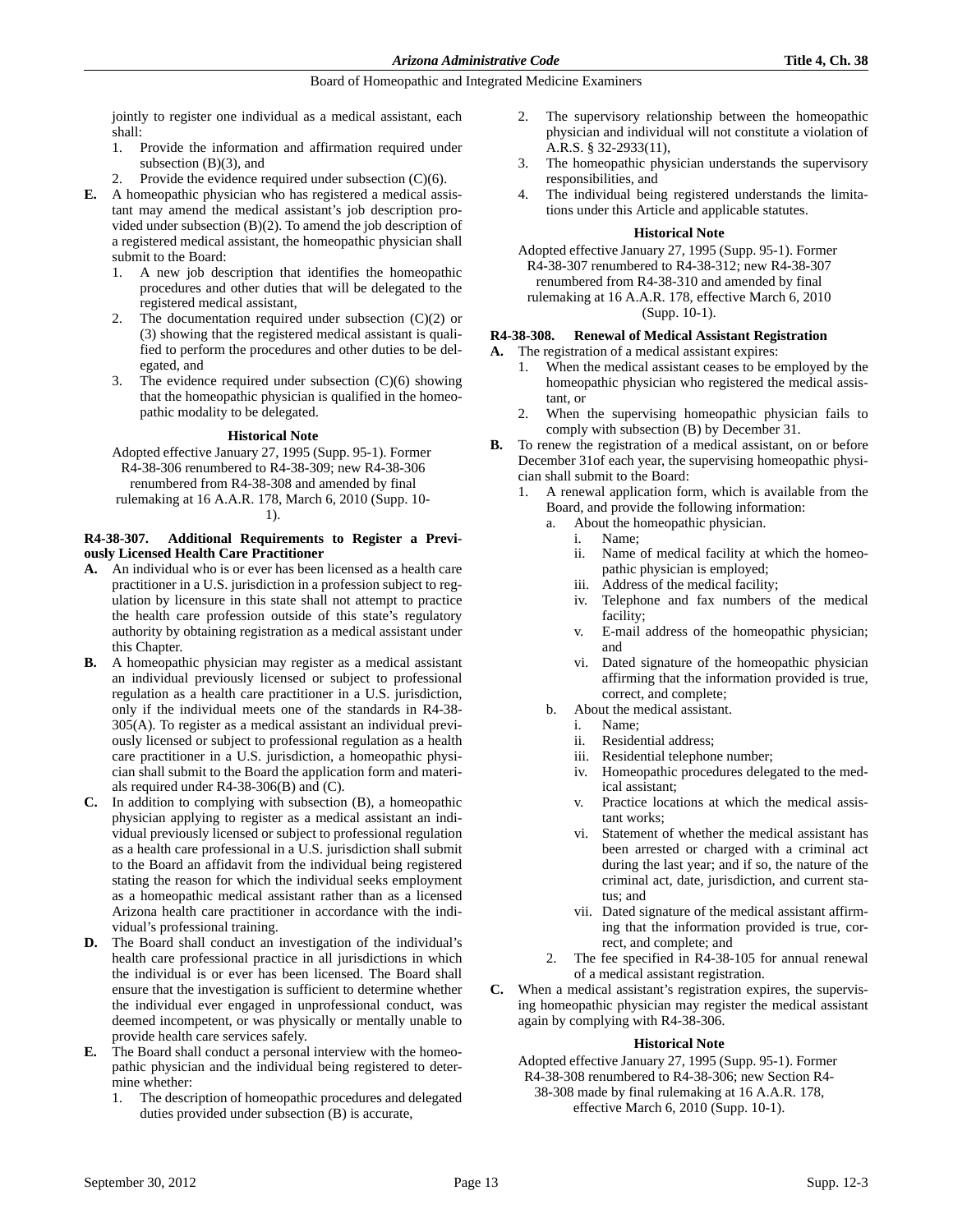## **R4-38-309. Restrictions on Delegated Procedures**

A homeopathic physician shall not delegate the following procedures to a registered medical assistant:

- 1. Psycho-therapeutic procedures, including individual or group psychotherapy, clinical hypnosis, or other behavioral health interventions subject to independent regulation in this state; or
- Dispensing drugs, homeopathic agents, herbal products, natural products, or therapy devices if the supervising homeopathic physician has not obtained from the Board a dispensing permit.

#### **Historical Note**

Adopted effective January 27, 1995 (Supp. 95-1). Former R4-38-309 renumbered to R4-38-310; new R4-38-309 renumbered from R4-38-306 and amended by final rulemaking at 16 A.A.R. 178, effective March 6, 2010 (Supp. 10-1).

#### **R4-38-310. Registration Not Transferable; Multiple Employers**

- **A.** The registration and job description of a medical assistant are not transferable from one employing homeopathic physician to another or from one medical assistant to another.
	- 1. If a medical assistant changes from one employing homeopathic physician to another, the new employing homeopathic physician shall apply to the Board to register the medical assistant;
	- 2. If a homeopathic physician employs a new medical assistant, the homeopathic physician shall apply to the Board to register the new medical assistant.
- **B.** A medical assistant may be employed by more than one homeopathic physician.
	- 1. If the multiple homeopathic physicians by whom a medical assistant is employed are part of the same medical practice, they shall apply jointly under R4-38-306(D) to register the medical assistant;
	- 2. If the multiple homeopathic physicians by whom a medical assistant is employed are not part of the same medical practice, each shall apply under R4-38-306 to register the medical assistant.

#### **Historical Note**

Adopted effective January 27, 1995 (Supp. 95-1). Former R4-38-310 renumbered to R4-38-307; new R4-38-310 renumbered from R4-38-309 and amended by final rulemaking at 16 A.A.R. 178, effective March 6, 2010 (Supp. 10-1).

#### **R4-38-311. Responsibilities of a Registered Medical Assistant**

- After approval by the Board, a registered medical assistant shall: 1. Perform only the homeopathic procedures and duties
	- specified under R4-38-306(B)(2), 2. Wear a clearly labeled name tag stating the designation
	- "medical assistant" and the specific homeopathic modality in which the registered medical assistant is approved to work, and
	- 3. Ensure that any advertisement includes:
		- a. The designation "medical assistant,"
		- b. The name of the supervising physician, and
		- c. A clear indication of the supervised nature of the delegated procedures provided.

## **Historical Note**

Adopted effective January 27, 1995 (Supp. 95-1). Section repealed, new Section made by final rulemaking at 16

A.A.R. 178, effective March 6, 2010 (Supp. 10-1).

## **R4-38-312. Unprofessional Conduct**

The following conduct by a homeopathic physician who supervises a medical assistant is unprofessional conduct because the conduct does or might constitute a danger to the health, welfare, or safety of the patient or the public:

- 1. Obtaining board approval for a practical education program or supervision of the medical assistant under false pretenses,
- Failing to adhere to a standard for supervision listed in R4-38-302(D),
- 3. Failing to register and maintain registration for the medical assistant as required by this Article,
- 4. Allowing the medical assistant to perform a procedure not specified in the medical assistant's Board-approved job description,
- 5. Delegating a procedure to an individual who is not registered with the Board or for whom the homeopathic physician has not obtained approval of a practical education program,
- 6. Holding out or representing that an unregistered individual for whom the homeopathic physician is providing an approved practical education program is a medical assistant, and
- 7. Failing to ensure that the medical assistant complies with A.R.S. § 32-2933 and this Article.

#### **Historical Note**

New Section R4-38-312 renumbered from R4-38-307 and amended by final rulemaking at 16 A.A.R. 178, effective March 6, 2010 (Supp. 10-1).

## **ARTICLE 4. APPLICATION AND RENEWAL PROCESS; TIME-FRAMES**

## **R4-38-401. Definitions**

In this Article, the following terms apply:

- 1. "Application period" means 365 days, starting from the date an initial application and fee are received in the Board office under A.R.S. § 32-2912(F)(3) and (4).
- 2. "Deficiency notice" means a written, comprehensive list of missing information or documents.
- 3. "Prescribed fee" means a fee permitted by A.R.S. § 32- 2914 or prescribed by R4-38-104.
- 4. "Serve" means sending the document by U.S. mail to the last address provided by the applicant.
- 5. "Staff" means any person employed or designated by the Board to perform administrative tasks.

#### **Historical Note**

Adopted effective September 24, 1998 (Supp. 98-3).

#### **R4-38-402. Application; Initial License, Permit, or Registration**

- **A.** An applicant shall submit to the Board office a signed, notarized application form, the contents of which are described by A.R.S. Title 32, Chapter 29 and 4 A.A.C. 38; any supporting information required; and the prescribed fee. Within 90 days after receipt of an initial application package, staff shall finish an administrative completeness review.
	- 1. If the application package is complete, staff shall serve the applicant with a written notice of administrative completeness informing the applicant of the date, time, and place of the Board's consideration of the application.
	- 2. If the application package is deficient, staff shall serve the applicant with a written deficiency notice. The 90-day time-frame for staff to finish the administrative completeness review is suspended from the date the deficiency notice is served until all missing information is received.